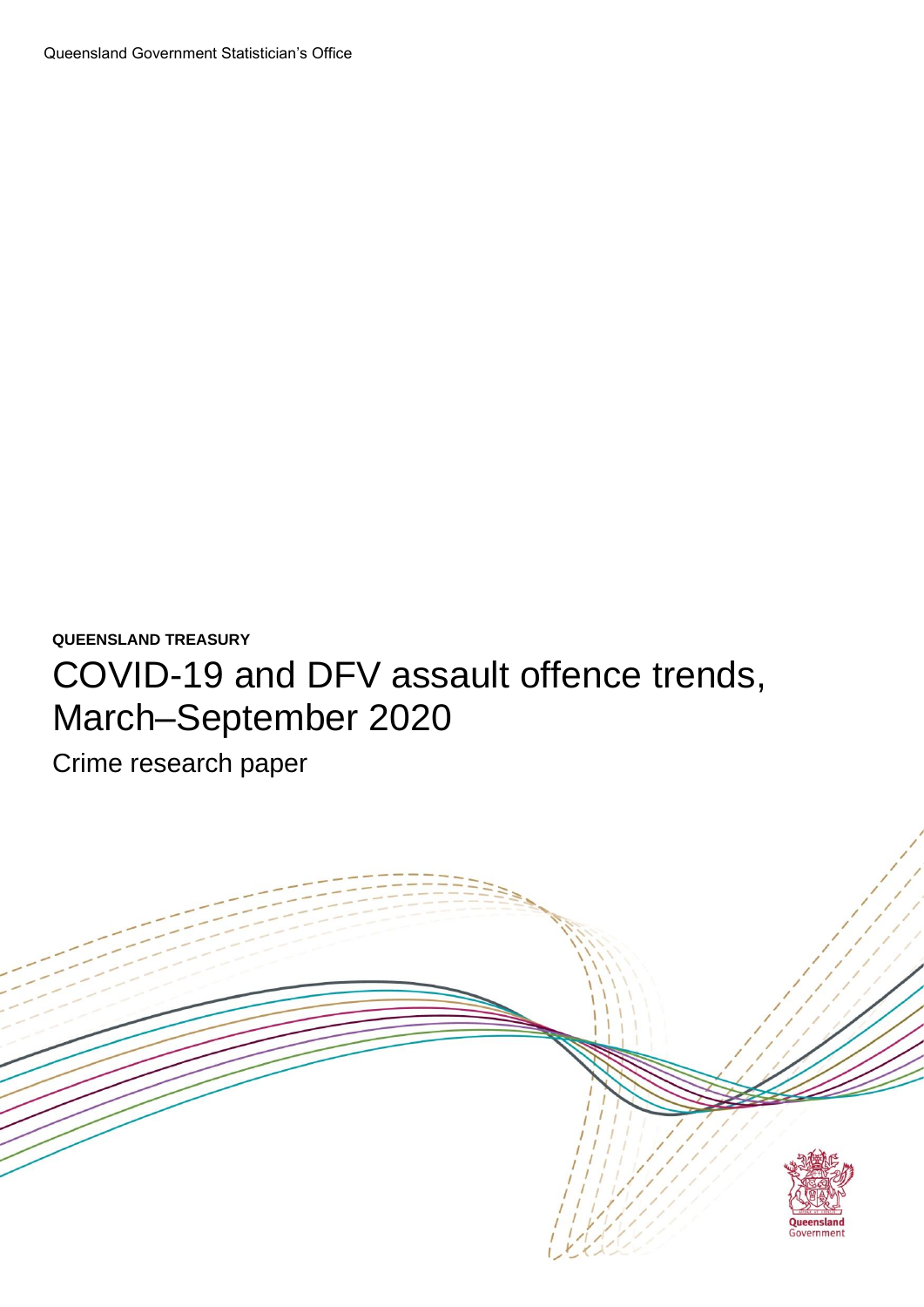

#### **Queensland Government Statistician's Office**

Queensland Treasury [http://www.qgso.qld.gov.au](http://www.qgso.qld.gov.au/)

© The State of Queensland (Queensland Treasury), 2021

The Queensland Government supports and encourages the dissemination and exchange of information. However, copyright protects this publication. The State of Queensland has no objection to this material being reproduced, made available online or electronically but only if it is recognised as the owner of the copyright and this material remains unaltered.

#### **Licence**

This document is licensed under a Creative Commons Attribution (CC BY 4.0) International licence.



To view a copy of this licence, visit<http://creativecommons.org/licenses/by/4.0>

### **Attribution**

Content from this report should be attributed to:

Queensland Government Statistician's Office, Queensland Treasury, *COVID-19 and DFV assault offence trends, March– September 2020*.

#### **Disclaimer**

While great care has been taken in collecting, processing analysing, and extracting information, Queensland Government Statistician's Office, Queensland Treasury makes no warranty regarding errors or omissions and assumes no legal liability or responsibility for loss or damage resulting from the use of the information.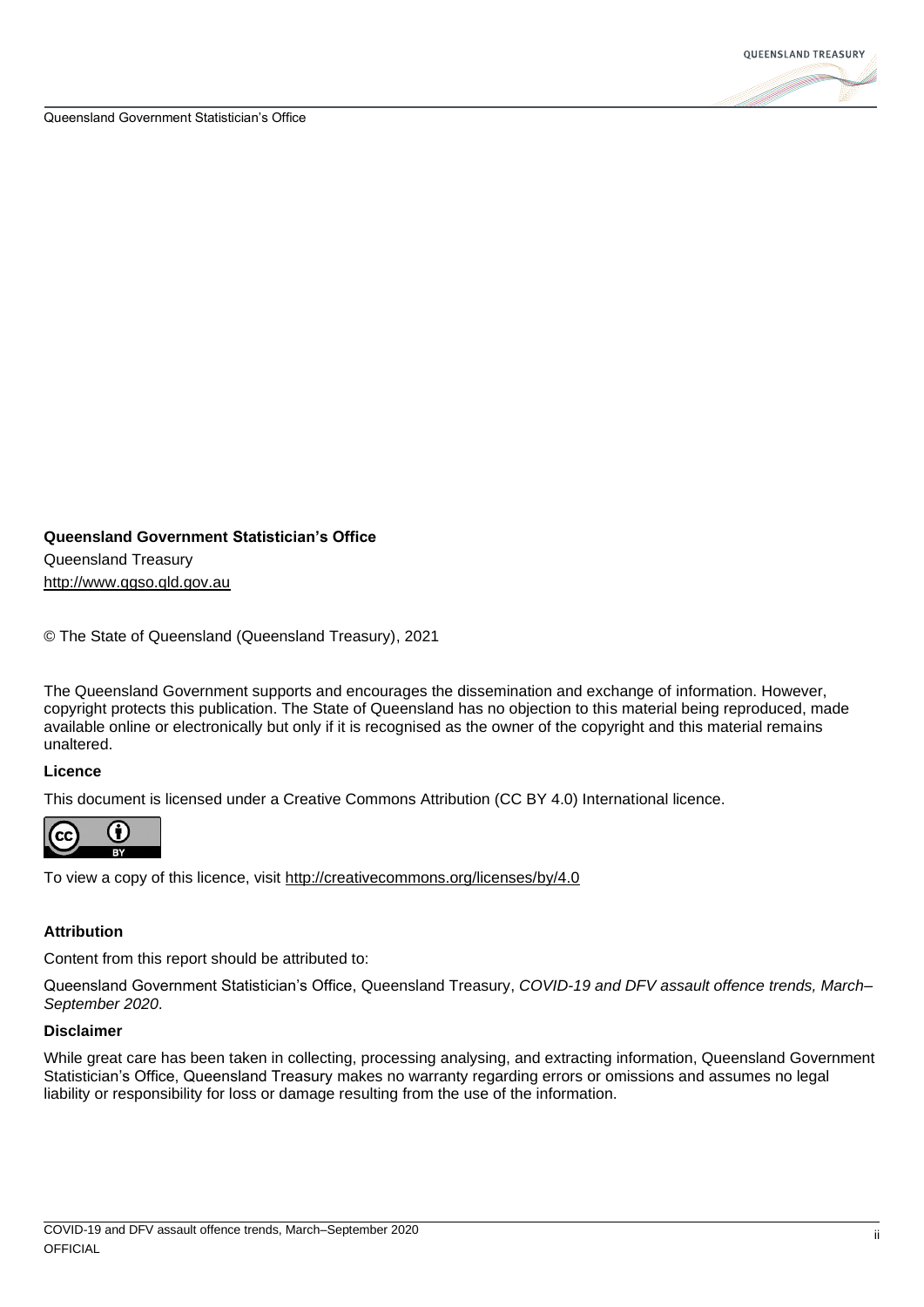# **Contents**

| 1.0  |                                                                                              |  |
|------|----------------------------------------------------------------------------------------------|--|
| 2.0  |                                                                                              |  |
| 2.1. |                                                                                              |  |
| 2.2. |                                                                                              |  |
| 2.3. | Emerging commentary and research on the impact of COVID-19 on domestic and family violence 2 |  |
| 2.4. |                                                                                              |  |
| 3.0  |                                                                                              |  |
| 3.1. |                                                                                              |  |
| 3.2. |                                                                                              |  |
| 3.3. |                                                                                              |  |
| 3.4. |                                                                                              |  |
| 3.5. |                                                                                              |  |
| 4.0  |                                                                                              |  |
| 5.0  |                                                                                              |  |
|      |                                                                                              |  |

# **Figures**

| Figure 1  | Queensland community mobility trends and timing of COVID-19 containment measures, 20202 |  |
|-----------|-----------------------------------------------------------------------------------------|--|
| Figure 2  |                                                                                         |  |
| Figure 3  |                                                                                         |  |
| Figure 4  |                                                                                         |  |
| Figure 5  |                                                                                         |  |
| Figure 6  |                                                                                         |  |
| Figure 7  |                                                                                         |  |
| Figure 8  |                                                                                         |  |
| Figure 9  |                                                                                         |  |
| Figure 10 |                                                                                         |  |
| Figure 11 |                                                                                         |  |
| Figure 12 |                                                                                         |  |
| Figure 13 |                                                                                         |  |
| Figure 14 |                                                                                         |  |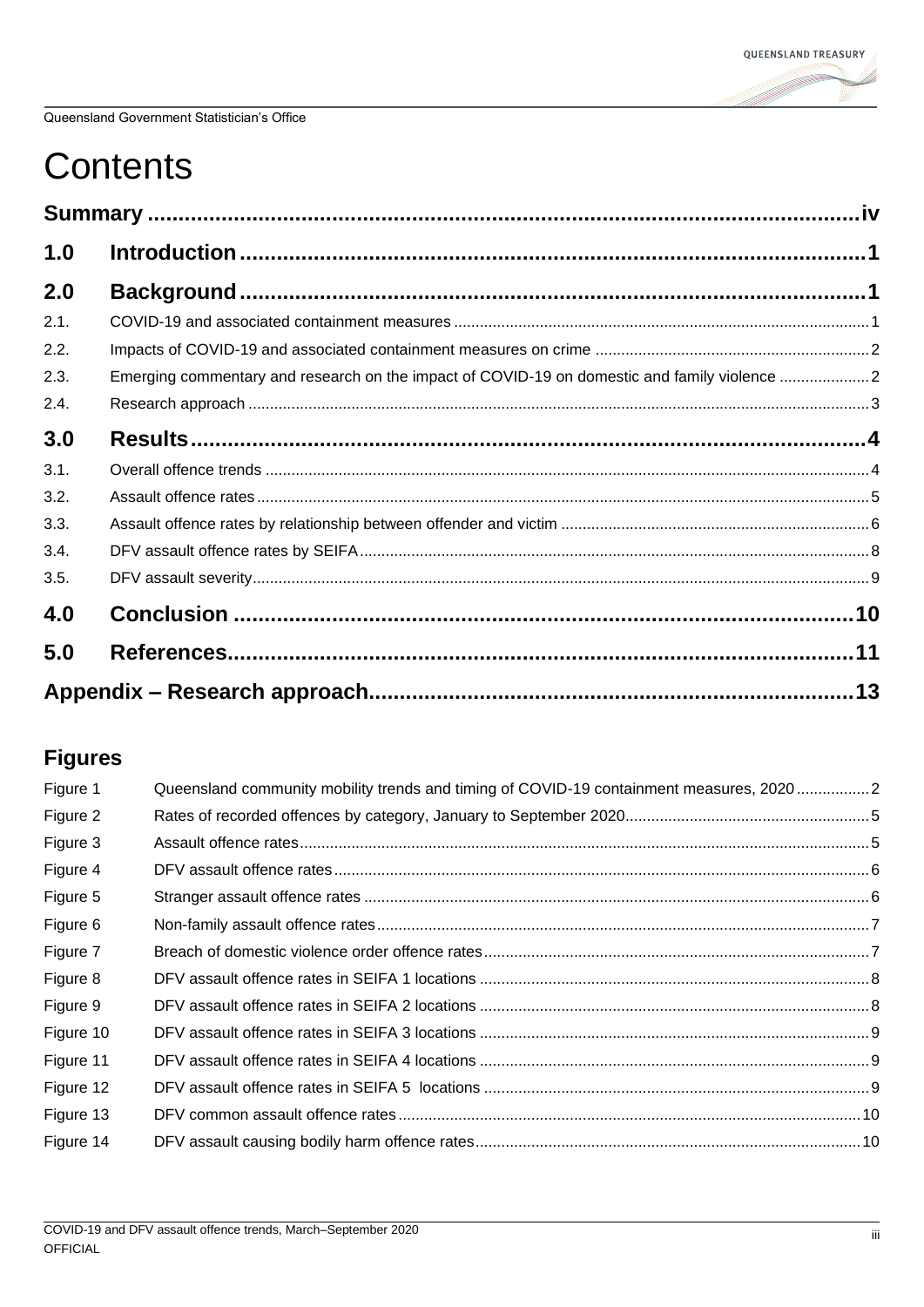# **OUEENSLAND TREASURY**

# <span id="page-3-0"></span>Summary

## **Background**

Research and social commentary have suggested that stressors relating to the COVID-19 pandemic and associated containment measures could contribute to increases in the prevalence and severity of domestic and family violence (DFV) in the community. Police administrative data were therefore investigated as a source of information regarding DFV trends during the early stages of the COVID-19 pandemic in Queensland.

The research involved examining DFV assault and breach of domestic violence order offences recorded by police between March 2020 and September 2020 (hereafter referred to as the COVID-19 months)<sup>1</sup>. These data were compared with forecasts based on pre-COVID-19 data to determine if COVID-19 was associated with unexpected changes in recorded DFV incidents. Rates of DFV assault were also examined in relation to socio-economic factors and assault severity.

# **Key findings**

- The research found no evidence to suggest significantly higher than expected rates of DFV assault during the COVID-19 months when examining police data (see adjacent figure). Observed rates of DFV assault were generally consistent with forecast rates, with the slight increases observed in July and August remaining within the 95% prediction interval (and therefore not deemed statistically significant). Observed rates of breach of domestic violence order offences were also not significantly different from forecast rates.
- Examining the different types of DFV assault (DFV common assault and DFV assault causing bodily harm) did not suggest changes in the severity of recorded DFV incidents. Rates of DFV assault remained within predicted ranges across areas characterised by varying levels of socio-economic advantage/disadvantage.
- While DFV assault trends did not appear to change during the COVID-19 months, assaults involving strangers tended to decline and increase in tandem with the expansion and contraction of social containment measures.

### **DFV assault offence rates, Queensland**



# **Conclusion**

Analysis of police administrative data did not demonstrate any statistically significant changes in recorded DFV assault or breaches of domestic violence orders in Queensland during the early stages of COVID-19. However, other Australianbased research has found evidence to suggest increases in the prevalence and severity of DFV occurring in the COVID-19 context and relevant literature has highlighted how DFV can be underreported to the police. Further research using different sources of data (such as ambulance call outs, DFV support service utilisation and hospital separations) is therefore required to establish the impact of COVID-19 on DFV.

<sup>1</sup> See Appendix, Offence categories and counting rules, for the definition of *DFV assault* and other terms used in this paper.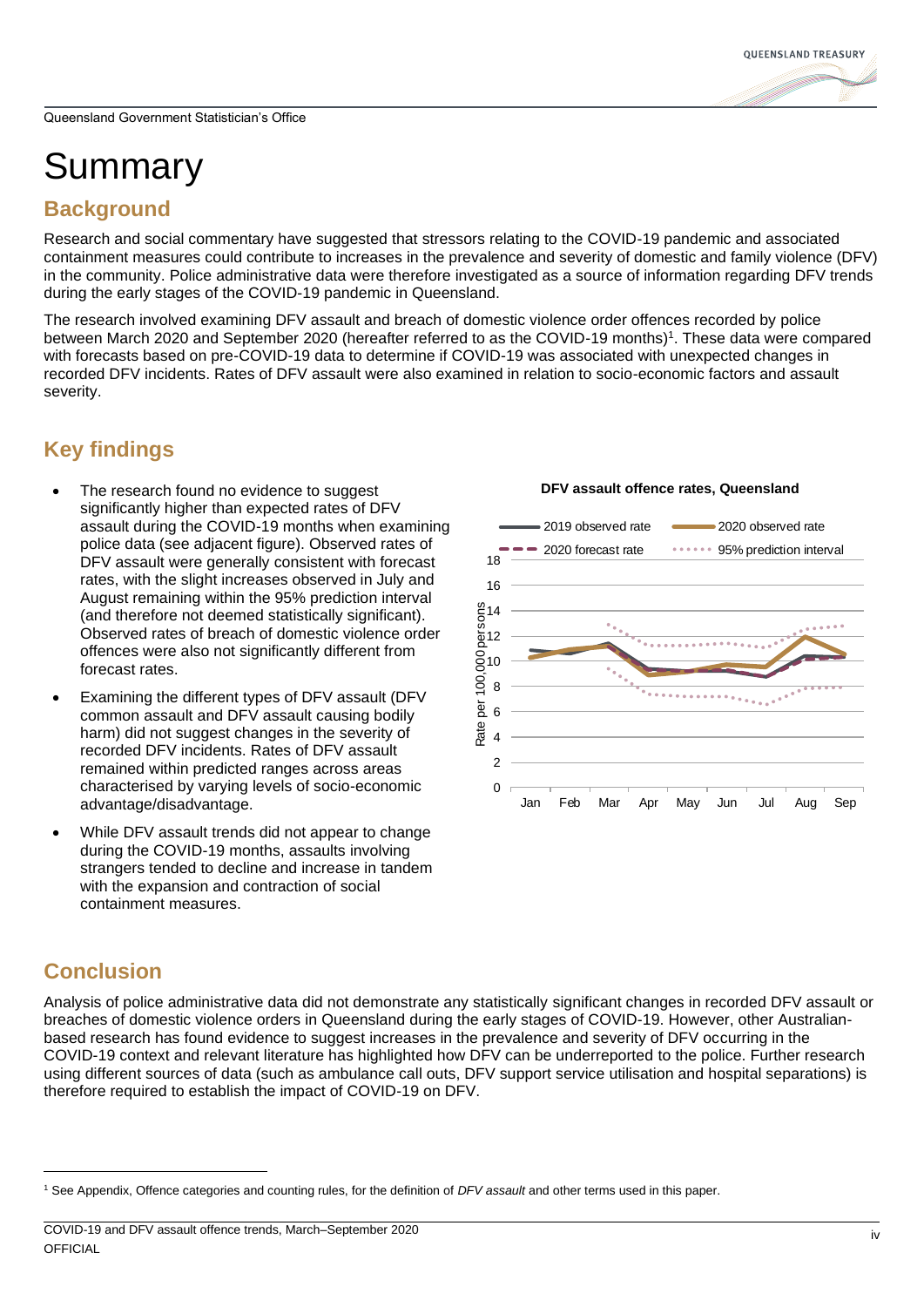# <span id="page-4-0"></span>1.0 Introduction

Previous analyses undertaken by Queensland Government Statistician's Office (QGSO) found that the containment measures aimed at reducing the impact of the COVID-19 pandemic coincided with an overall decrease in recorded crime rates in Queensland between March and June 2020, with some differences observed depending on the type of offence being considered (QGSO 2021a, 2021b). This research paper continues efforts made to monitor the potential effects of the COVID-19 pandemic on crime trends, with a focus on domestic and family violence (DFV).

The paper begins by providing background information to assist with the interpretation of research results. Research findings are then presented and discussed.

# <span id="page-4-1"></span>2.0 Background

This section outlines the containment measures implemented in Queensland to reduce the impact of COVID-19, describes how routine activity theory has been used to explain changing crime trends in the COVID-19 context and summarises other research discussing the possible impact of COVID-19 on DFV. This is followed by a brief description of the research approach.

# <span id="page-4-2"></span>**2.1. COVID-19 and associated containment measures**

[Figure 1](#page-5-2) shows a clear relationship between Queensland's COVID-19 containment measures and community mobility trends. The introduction of limits on social gatherings, the closure of non-essential businesses, and home confinement measures from mid-March 2020 coincided with a reduction in movement in public spaces such as transit stations and retail and recreation locations, while more people spent time at home. The subsequent staged easing of restrictions began with stage one on 2 May, which included travel outside of the home for specified recreational activities.<sup>2</sup> Stage two easing of restrictions began at the start of June and included unrestricted travel within the state, more visitors allowed in the home (up to 20 people) and increased capacity at venues (including pubs and clubs). On 3 July, stage three easing of restrictions commenced and allowed for further increases in capacity at venues, larger gatherings in homes, and larger commercial events to be held. The easing of restrictions saw movement to most locations returning to similar levels to what was seen prior to the pandemic from around June and July. However, movements associated with transit stations remained relatively lower as many people continued to work from home where possible.

The COVID-19 pandemic has been associated with a variety of negative personal, social and economic outcomes. This includes increases in stress and anxiety (Biddle et al. 2020a), financial instability (Australian Bureau of Statistics (ABS) 2020a) and harmful levels of drug and alcohol consumption in some groups (Australian Institute of Health and Welfare 2020; Biddle et al. 2020b). It has also been associated with isolation from informal social support networks (Morgan and Boxall 2020) and disruptions to formal support service availability and delivery (Biddle and Gray 2020; Carrington et al. 2020). Although the more restrictive social distancing measures began to ease from May 2020, the ongoing impacts of the COVID-19 pandemic across different groups within the community continue to be monitored (ABS 2020b; Melbourne Institute 2020).

<sup>&</sup>lt;sup>2</sup> On 16 May, restrictions were eased further to allow for many non-essential businesses (including pubs and clubs) to reopen at reduced capacity, up to five visitors in homes, and recreational travel up to 150 kilometres from home within Queensland.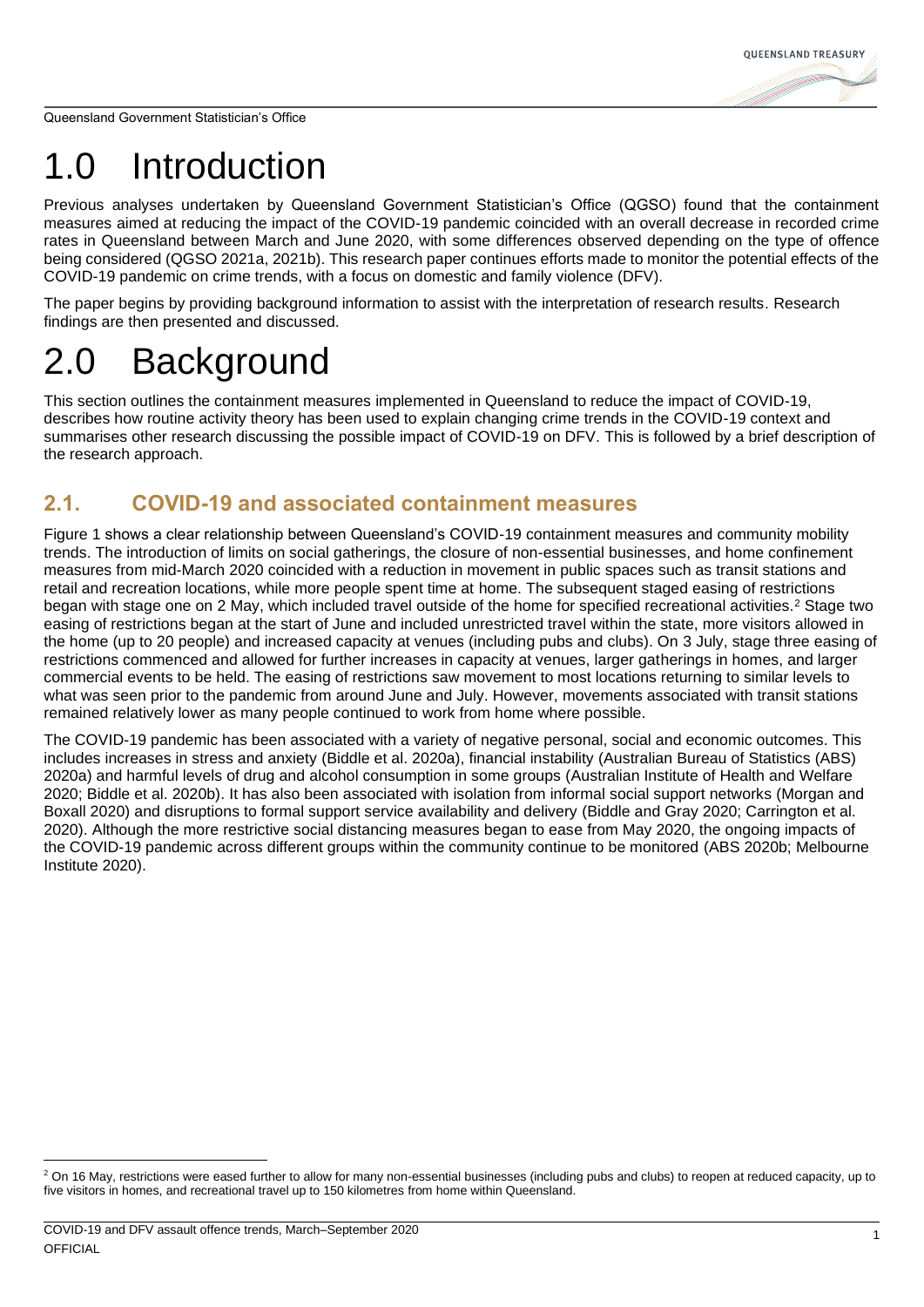

<span id="page-5-2"></span>

### <span id="page-5-0"></span>**2.2. Impacts of COVID-19 and associated containment measures on crime**

Reductions in overall recorded crime were observed in the initial stages of the pandemic around the world, which coincided with the use of social containment measures aimed at reducing the spread of COVID-19. Routine activity theory has often been used to explain changes in recorded crime trends (Campedelli et al. 2020; Halford et al. 2020; Hodgkinson and Andresen 2020; Payne, Morgan and Piquero 2020; Stickle and Felson 2020).

Routine activity theory suggests that three elements must converge for a crime to occur: motivated offenders, suitable targets and an absence of capable guardianship (Cohen and Felson 1979). <sup>4</sup> Social containment measures have impacted these elements in various ways. For example, the closure of many retail businesses along with increased home guardianship resulting from home confinement may reduce the opportunities for property offences, such as shop stealing and unlawful entry of dwellings. Some research has also referred to the way in which negative personal, social and economic outcomes resulting from the pandemic could contribute to an increase in offending, particularly violent offending (Payne, Morgan and Piquero 2020). The latter is discussed further below in relation to DFV.

### <span id="page-5-1"></span>**2.3. Emerging commentary and research on the impact of COVID-19 on domestic and family violence**

There has been media and research attention dedicated to understanding the impact of COVID-19 on DFV given concerns regarding the safety of victims. Boxall, Morgan and Brown (2020) summarised the various factors that could potentially contribute to an increase in the prevalence and severity of DFV as being:

- victims having increased exposure to offenders due to reduced social mobility
- limited victim access to support due to social isolation and reduced social movement
- possible increases in situational stressors associated with DFV (for example, financial stress, job insecurity and increased alcohol use)
- the use of violence and abuse by offenders as a means of creating a sense of control because they feel situational stressors are beyond their control.

<sup>3</sup> Google's (2020) *COVID-19 Community Mobility Reports* provide a measure of how visits and length of stay at different locations changed compared with the baseline period (3 January to 6 February 2020). Percentage change from baseline trends represents monthly averages of daily percentage changes from baseline.

<sup>4</sup> Guardianship is 'the physical or symbolic presence of an individual (or group of individuals) that acts (either intentionally or unintentionally) to deter a potential criminal event.' (Hollis-Peel et al. 2011, p. 4).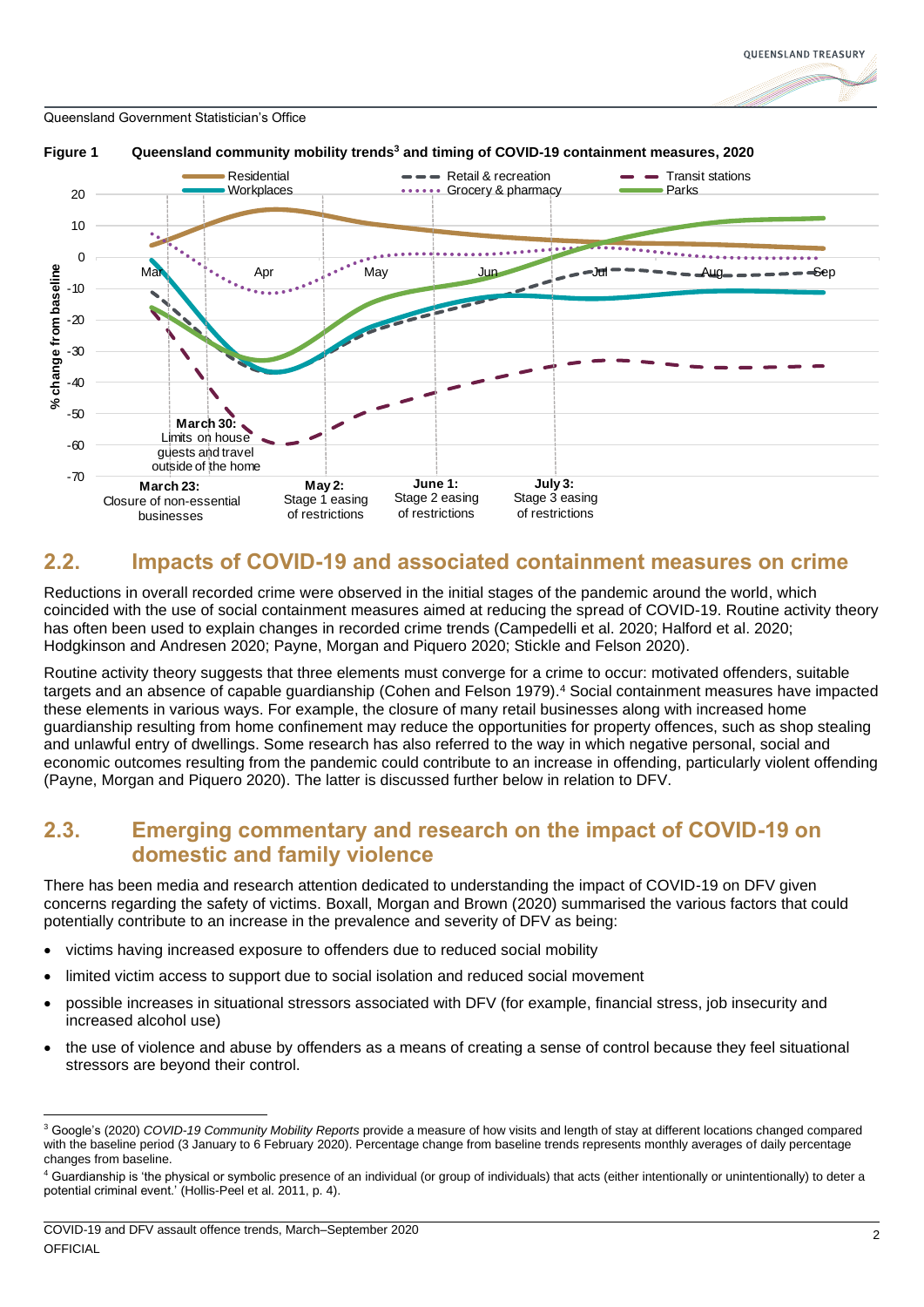

The research evidence to date has resulted in mixed findings regarding the impact of COVID-19 on DFV, with some Australian research indicating an increase in the prevalence and severity of DFV during the early stages of the pandemic and other research finding no evidence of change. The differences in findings can largely be understood in terms of the methods used to examine the issue. For example, a survey of Australian women found that the pandemic coincided with the onset of DFV and/or increases in the frequency and severity of DFV (Boxall, Morgan and Brown 2020), and a survey of Australian support workers undertaken between June and August 2020 found perceived increases in the complexity of DFV clients' needs, increases in the controlling behaviours of DFV perpetrators, and increases in the number of clients seeking assistance for the first time (Carrington et al. 2020). This compares with research using police data which indicated DFV-related assault in New South Wales (Freeman 2020; Freeman and Leung 2021) and breach of domestic violence order offences in Queensland (Payne, Morgan and Piquero 2020) did not increase in March and April 2020 following the introduction of containment measures. However, analyses of DFV incidents attended by Victorian police suggested that, while no significant changes were apparent in March and April 2020, DFV incidents were slightly higher than expected in May and June 2020 (Rmandic et al. 2020).

Given that police administrative data reflect (among other issues) the reporting behaviour of victims, the sometimesconflicting information apparent in the available research regarding DFV may be somewhat explained by a reduced ability of victims to report DFV to the police due to social containment measures (Carrington et al. 2020; Fitz-Gibbon and Meyer 2020; Foster et al. 2020). <sup>5</sup> Other research has also highlighted the complexity of help-seeking decisions in the DFV context (Meyer 2009), and it is possible that the situational factors affecting reporting behaviour changed during the early stages of the pandemic. For example, an increased exposure to financial insecurity (a possible impact of COVID-19) may influence the likelihood of a victim reporting DFV (Arenas-Arroyo, Fernandez-Kranz and Nollenberger 2020; Foster et al. 2020). Some research has suggested that women may be experiencing DFV for the first time during the COVID-19 pandemic (Boxall, Morgan and Brown 2020; Carrington et al. 2020), which can be understood in light of other research which found that women with prior DFV experience are more likely to report DFV to the police (Voce and Boxall 2018).

Having recognised the possible limitations of using police administrative data, there is still value in exploring these data as part of a broader strategy to measure and monitor the impact of COVID-19 on DFV in Queensland. This objective forms the basis of research discussed in this paper which is framed by the following key questions.

Does analysis of police administrative data provide any indication that the COVID-19 pandemic coincided with changes in:

- rates of DFV assault offences or breach of domestic violence order offences?
- rates of DFV assault in relation to the socio-economic characteristics of the location in which the offences took place?
- the severity of DFV assault?

### <span id="page-6-0"></span>**2.4. Research approach**

The research project involved comparing rates of DFV assault and breach of domestic violence order offences recorded by police between March 2020 and September 2020 (hereafter referred to as the COVID-19 months) with forecasts based on pre-COVID-19 data. Trends in DFV assault were also examined with regard to the socio-economic characteristics of the location in which the assault occurred and assault severity. DFV assault was conceptualised as assault offences occurring between intimate partners and family members.

Forecasting was performed to determine if the observed monthly offence rates since COVID-19 containment measures were introduced in March 2020 were significantly different to what would be expected if the pandemic had not occurred. If the observed rate was outside of the 95% prediction interval (forecast range), it was deemed to be significantly different from a statistical perspective. The observed rate was also compared to the forecast point estimate as a measure of the size of difference or change between observed and expected rates.

Further information on data source, data categorisation, forecasting techniques and research limitations is available in the Appendix. Research findings relating to DFV assault are contextualised within broader offence trends and assault involving strangers and non-family members (friends and acquaintances).

<sup>&</sup>lt;sup>5</sup> Concerns about increased difficulties for victims of DFV to report to police informed an initiative by the Queensland Police Service to establish a new online DFV reporting tool (Queensland Government 2020).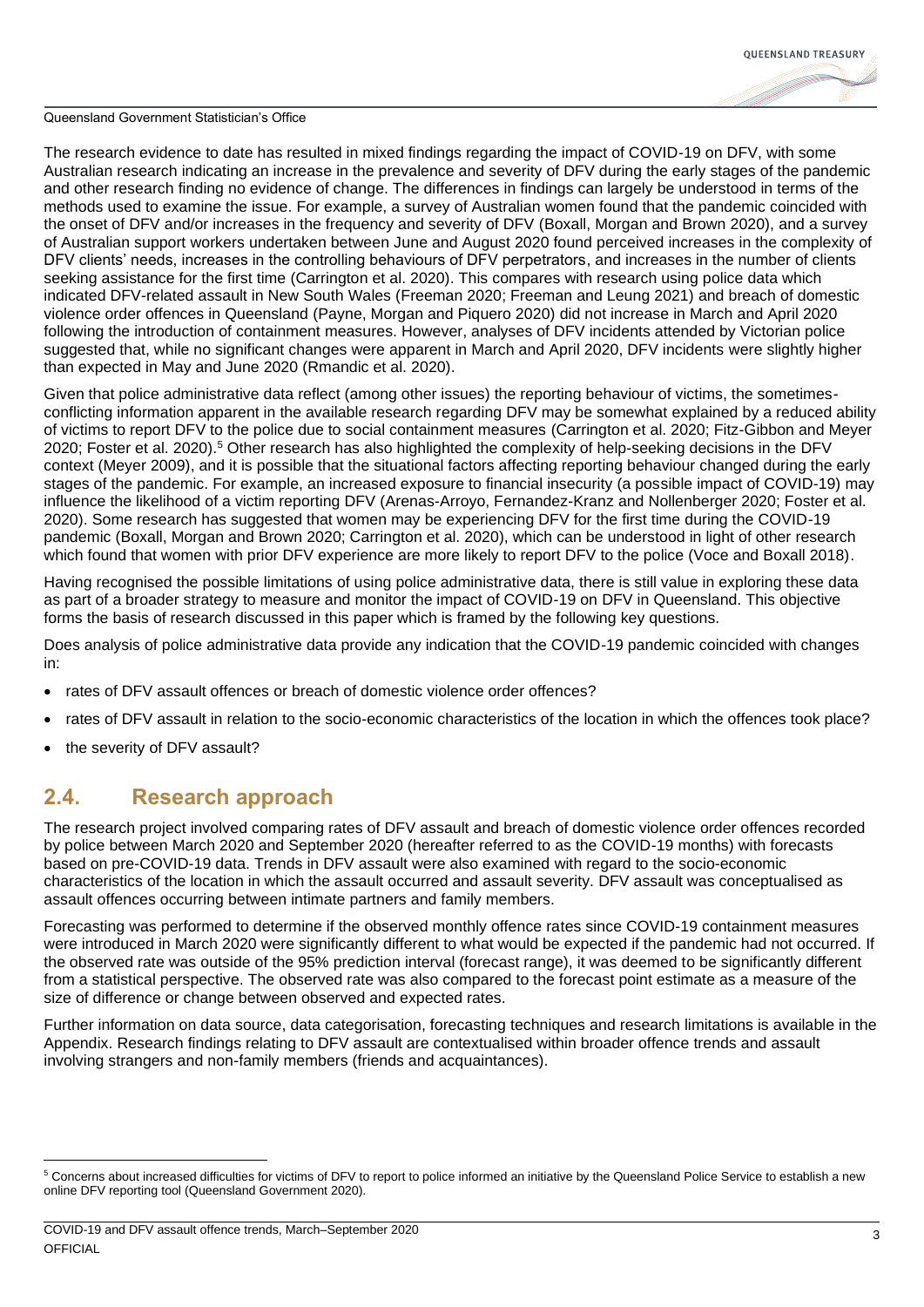# <span id="page-7-0"></span>3.0 Results

Queensland police administrative data were analysed to support efforts to monitor the potential impact of COVID-19 on DFV. Overall, the results indicate that DFV assaults recorded by police during the COVID-19 months were not statistically different to what may have been expected should COVID-19 had not occurred. However substantial decreases in some types of offences occurred and assaults involving strangers and non-family members changed substantially during the observation period.

This section includes information on total offence trends to contextualise the DFV-related information discussed subsequently. Readers should note that different scales are used to present findings in figures included across the results section.

### <span id="page-7-1"></span>**3.1. Overall offence trends**

Queensland's observed rate of total offences occurring between January 2020 and September 2020 is displayed in [Figure 2,](#page-8-1) which shows that COVID-19 was associated with changes in recorded crime overall. A substantial decrease in total offences occurred after the introduction of strict containment measures at the end of March 2020, with the total offence rate dropping from 875 offences per 100,000 persons in March to 685 in April (–21.7%). The observed total offence rate remained significantly below forecast offence rates in all subsequent COVID-19 months despite the easing of containment measures.

[Figure 2](#page-8-1) also shows that decreases in Queensland's total offence rate during the COVID-19 months were largely driven by a reduction in property offences which also accounted for the majority of total recorded offences during this period.<sup>6</sup> The property offence rate declined from 464 to 303 offences per 100,000 persons between March and April 2020 (–4.8%), and then remained relatively stable until increasing slightly in August. This compares with the rate of 'other' offences, which increased by 19.6% from April to May (336 to 401 offences per 100,000 persons) and then remained relatively stable until August, before declining in September.<sup>7</sup> Other research undertaken by QGSO shows that 'other' offences trends were largely driven by changes in recorded illicit drug offences (QGSO 2021b).

Offences against the person (less common than other types of offences) were characterised by different trends to those of property and 'other' offences during the COVID-19 months.<sup>8</sup> The rate of offences against the person initially decreased from 58 offences per 100,000 persons in March 2020 to 46 in April (–20.3%), then subsequently increased each month from May (46) through to August (66) before decreasing in September (63 offences per 100,000 persons). While not immediately apparent in [Figure 2,](#page-8-1) trends of offences against the person tended to align with the use and then gradual relaxation of COVID-19 containment measures and related shifts in community mobility shown in [Figure 1.](#page-5-2) These trends become more evident in [Figure 3](#page-8-2) to [Figure 6.](#page-10-0)

Further analyses (data not shown) revealed that trends of offences against the person were largely influenced by assault offences, which accounted for 70.5% of offences against the person in the COVID-19 months. Given this, and the DFV focus of this paper, trends in observed assault rates are compared next.

<sup>&</sup>lt;sup>6</sup> Property offences include unlawful entry, arson, unlawful use of motor vehicle, other theft, fraud, and handling stolen goods.

<sup>&</sup>lt;sup>7</sup> 'Other' offences include illicit drug offences, breach of domestic violence order, Weapons Act offences, good order offences and traffic offences.

<sup>&</sup>lt;sup>8</sup> Offences against the person include homicide and related offences, assault, sexual offences and robbery.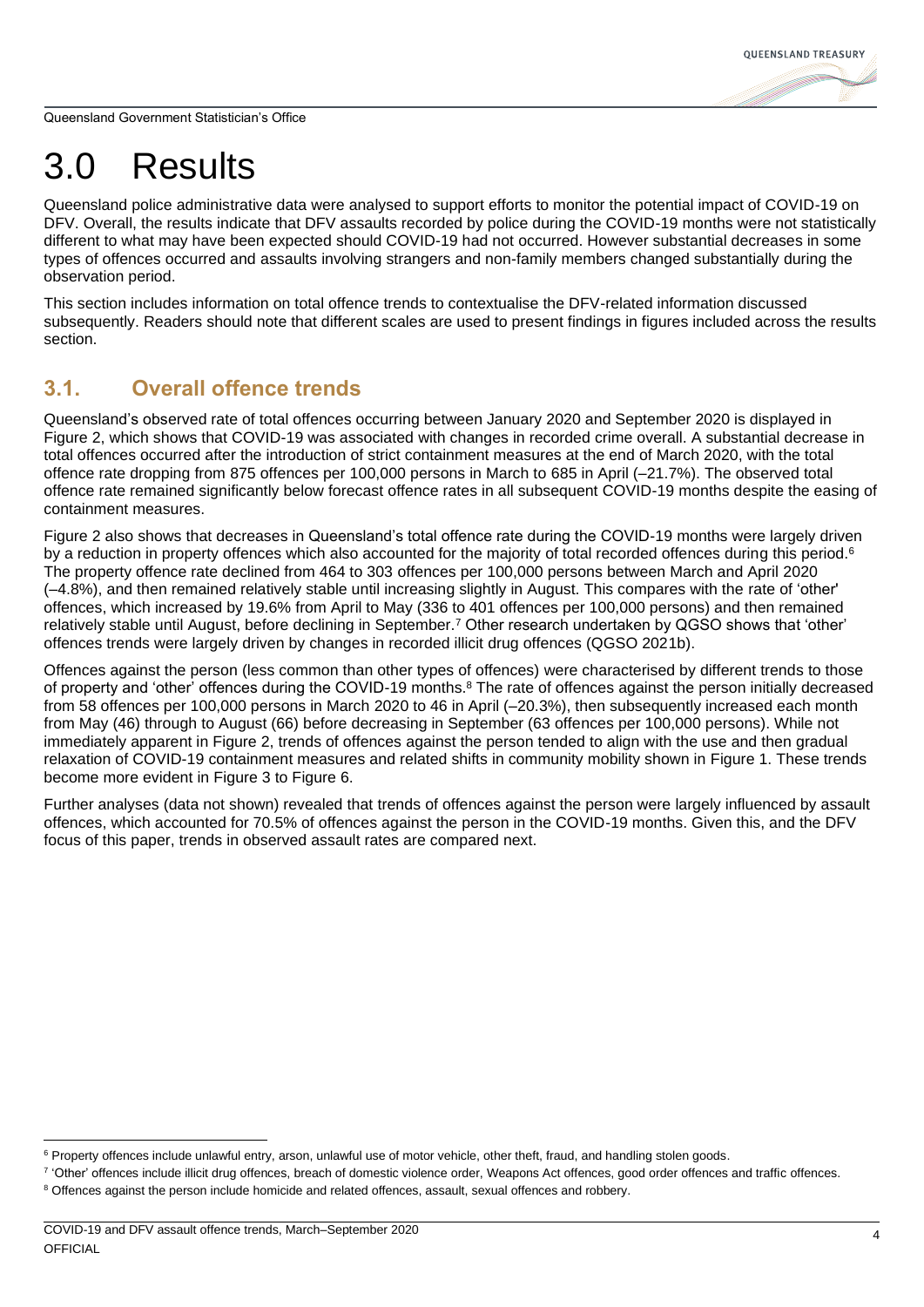<span id="page-8-1"></span>

### <span id="page-8-0"></span>**3.2. Assault offence rates**

The rates of observed recorded assault offences were significantly below forecast rates in April and May 2020, and significantly above forecast rates in July and August 2020 [\(Figure 3\)](#page-8-2). A decrease in the assault offence rate coincided with the implementation of COVID-19 containment measures (declining by 21.3% between March 2020 and April, from 40 to 32 offences per 100,000 persons). Recorded assault offences then increased each month as social mobility rose (to a peak of 48 per 100,000 persons in August), before decreasing to 44 per 100,000 persons in September.



<span id="page-8-2"></span>**Figure 3 Assault offence rates**

The following analyses explore if there was any variation in assault trends in relation to the offender–victim relationship. This follows the ideas of routine activity theory that suggest COVID-19 type containment measures would differentially impact opportunities for different types of assault.

**OUEENSLAND TREASURY**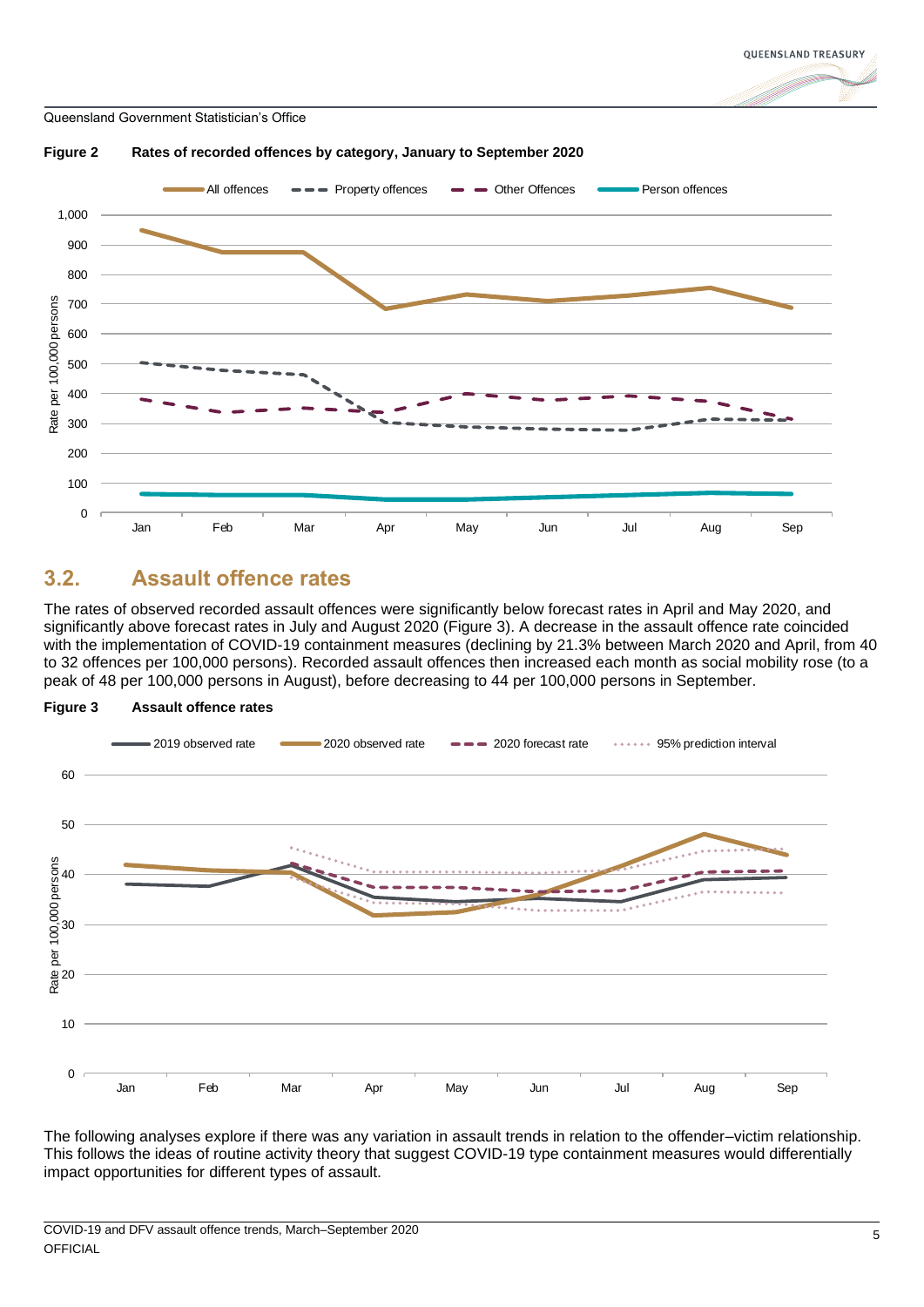

# <span id="page-9-0"></span>**3.3. Assault offence rates by relationship between offender and victim**

[Figure 4](#page-9-1) through [Figure](#page-10-0) 6 show observed rates of recorded DFV assault, assaults involving strangers, and assaults involving non-family members in relation to forecast rates.<sup>9</sup> Observed rates of DFV assault remained within the 95% prediction interval in all COVID-19 months, while assaults involving strangers and assaults involving non-family members saw some significant deviation from forecasts.

Rates of DFV assault decreased from 11 to 9 offences per 100,000 persons between March 2020 and April 2020, however this reduction was consistent with the seasonal decline apparent in 2019 and forecast trends [\(Figure 4\)](#page-9-1). The rate of recorded DFV assault then rose to a peak in August 2020, followed by a drop in September. While observed DFV assault rates exceeded forecast rates in some COVID-19 months, they remained within the 95% prediction interval and therefore do not appear to have been impacted significantly by the COVID-19 containment measures.

Conversely, trends in assaults involving strangers and assaults involving non-family members did exceed forecast rates during some COVID-19 months [\(Figure 5](#page-9-2) and [Figure](#page-10-0) 6). Observed rates of assault involving strangers fell below predicted levels in April 2020 (10 offences per 100,000 persons) and May (11) and were higher than expected in August (17). Assaults involving non-family members saw similar trends from March 2020 to April (from 11 to 9 offences per 100,000 persons), with offence rates slightly below the 95% prediction interval in May (9). Observed rates of assault involving non-family members subsequently increased each month, peaking in August 2020 at 13 offences per 100,000 persons, and were significantly above predicted rates in July and August. Assaults involving strangers and assaults involving nonfamily members have largely driven the total assault trends shown in [Figure 3](#page-8-2) and align with the escalation and relaxation of COVID-19 containment measures.

<span id="page-9-2"></span>**Figure 5 Stranger assault offence rates**



#### <span id="page-9-1"></span>**Figure 4 DFV assault offence rates**

<sup>9</sup> DFV assault includes assaults involving intimate partners and family members. Between March and September 2020, recorded DFV assaults comprised 25.9% of all assaults, while assaults involving strangers and assaults involving non-family members accounted for 33.4% and 26.9% respectively.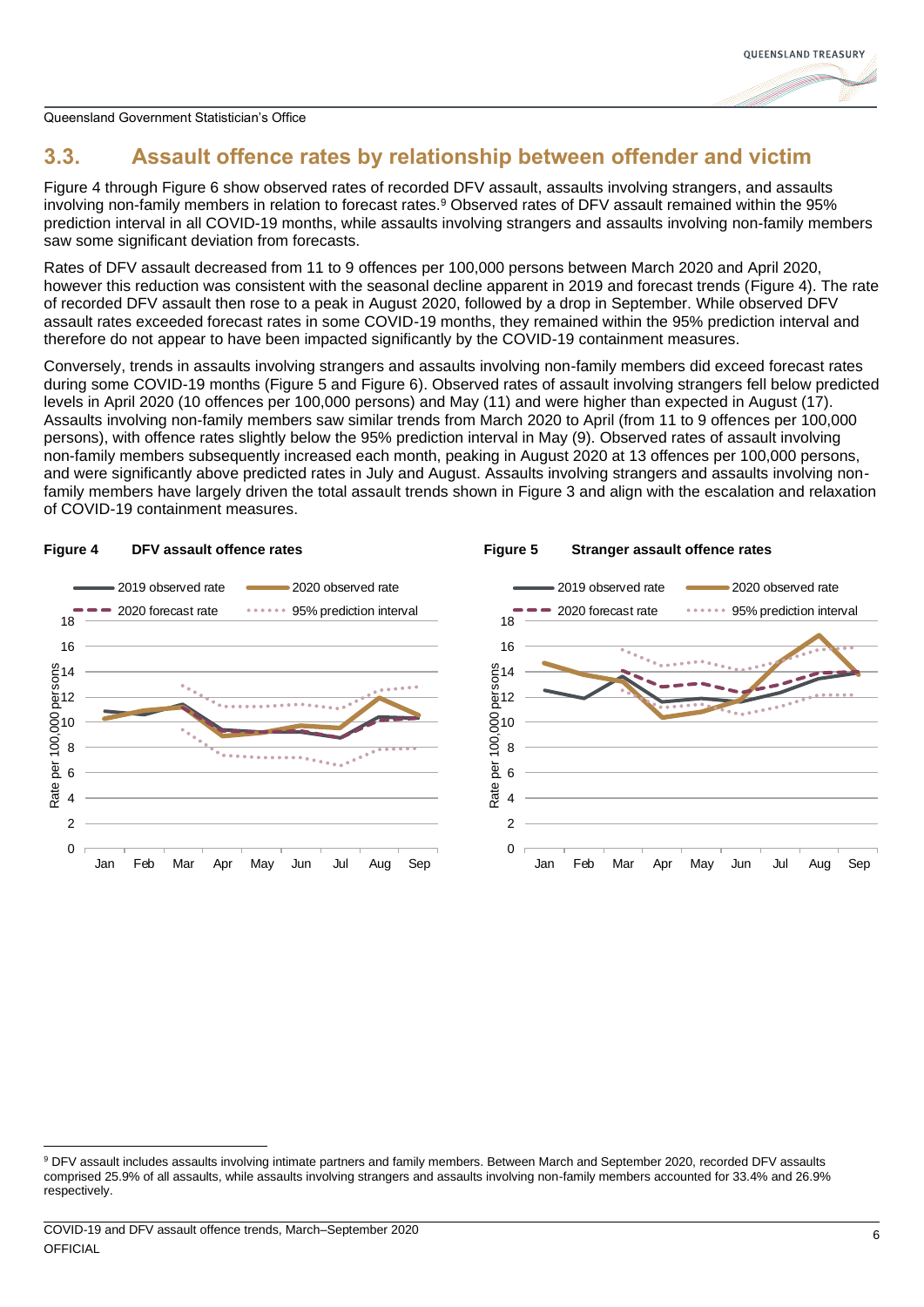

<span id="page-10-0"></span>

The above data provide some indication that observed recorded DFV assault rates did not significantly differ from pre-COVID trends during the COVID-19 months. Offences relating to breach of domestic violence order offences (which are more common than recorded DFV assault offences) are presented below as another potential indicator of DFV available in police administrative data.<sup>10</sup>

[Figure 7](#page-10-1) shows that the observed rate of recorded breach of domestic violence order offences exhibited little change and remained within expected ranges during COVID-19 months—varying between 54 and 57 offences per 100,000 persons. That said, the rate was consistently above that recorded as occurring during the same period in 2019.<sup>11</sup> During the COVID-19 months, there were 19.2% more breach of domestic violence order offences compared with the same period in 2019 (16,861 offences in 2019 compared with 20,090 offences in 2020).



### <span id="page-10-1"></span>**Figure 7 Breach of domestic violence order offence rates**

<sup>&</sup>lt;sup>10</sup> A domestic violence order is a civil order of the court requiring a person to (among other things) be of good behaviour and not commit domestic violence against a specified person or persons. It is a criminal offence to breach a domestic violence order.

<sup>&</sup>lt;sup>11</sup> Growth in breach of domestic violence order offences observed between 2019 and 2020 is consistent with longer term trends. Other research undertaken by QGSO has shown increases in the number of domestic violence orders imposed (QGSO 2021c) and recent legislation (effective May 2017) increased the duration of domestic violence orders from a minimum of two years to five years (unless the court is satisfied that there are reasons for a shorter order) which will in effect have increased the number of orders in operation. Raised community awareness and efforts to provide a more supportive criminal justice system may have also promoted higher DFV reporting rates.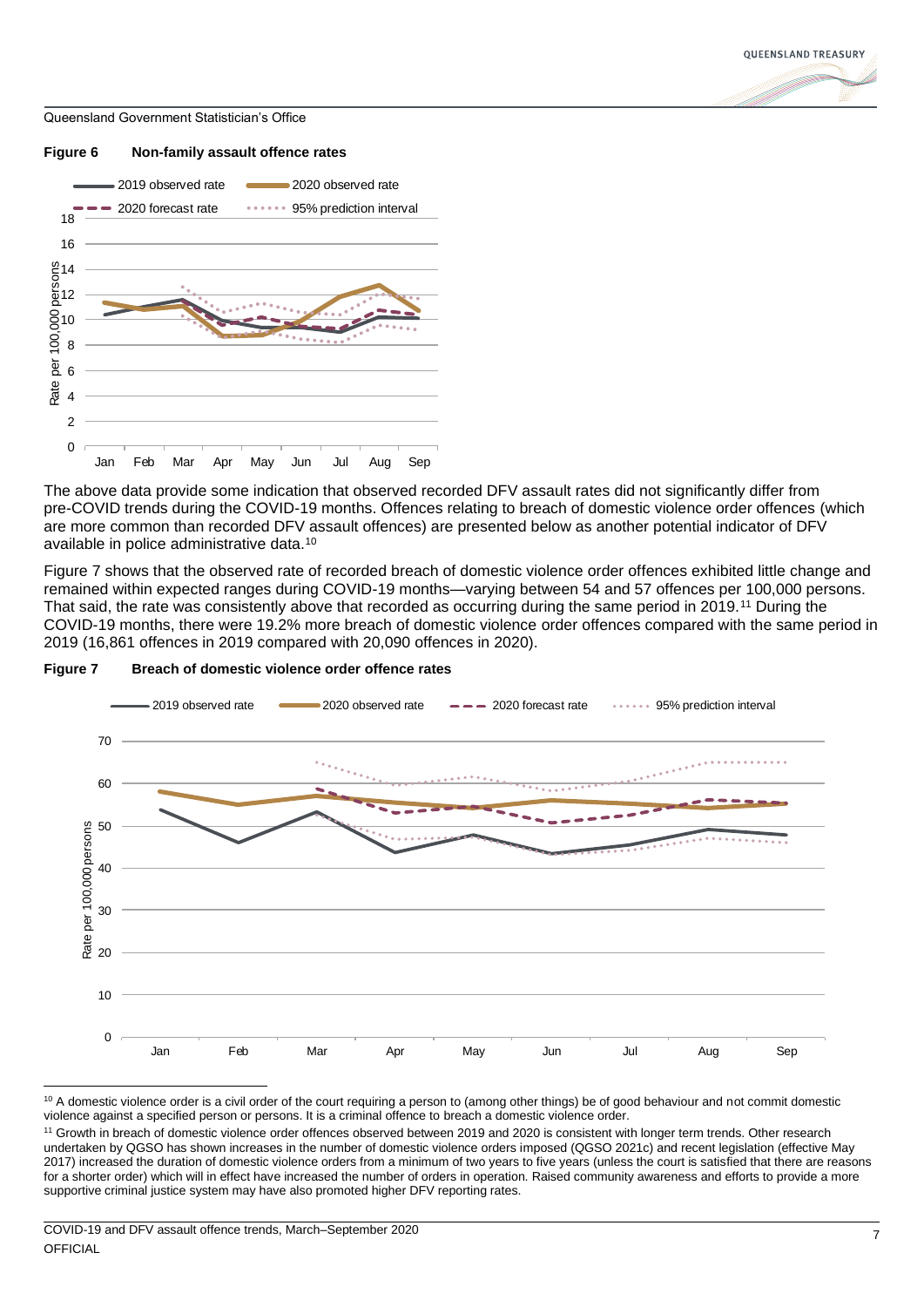

While police–recorded DFV assaults and breach of domestic violence order offences did not significantly change following the introduction of COVID-19 containment measures, further analyses were undertaken to determine if DFV assault trends varied in relation to other contextual factors. The following analyses explore rates of recorded DFV assault across locations characterised by varying levels of socio-economic disadvantage and advantage.

## <span id="page-11-0"></span>**3.4. DFV assault offence rates by SEIFA<sup>12</sup>**

[Figure 8](#page-11-1) to [Figure 12](#page-12-3) present rates of DFV assault by the offence location's SEIFA quintile. SEIFA quintile 1 (SEIFA 1) represents locations experiencing the greatest socio-economic disadvantage, while SEIFA quintile 5 represents the locations of greatest socio-economic advantage. During the COVID-19 months, the majority of DFV assaults occurred in SEIFA 1 and SEIFA 2 locations (35.7% and 22.6% respectively), while SEIFA 3 locations accounted for 19.5% of DFV assaults. Locations experiencing the highest relative socio-economic advantage accounted for the smallest proportions of DFV assault, with 15.8% occurring in SEIFA 4 locations and 6.2% occurring in SEIFA 5 locations.<sup>13</sup>

The upward trend in DFV assaults observed in August 2020 (see [Figure 4\)](#page-9-1) appears to largely be driven by increases in DFV assaults recorded as occurring in the most disadvantaged locations (SEIFA 1) [\(Figure 8\)](#page-11-1). Rates for DFV assault in SEIFA 1 locations increased between July and August from 19 to 24 offences per 100,000 persons. However, these rates remained within the 95% prediction intervals. DFV assault rates in other SEIFA locations remained around or below predicted rates in all COVID-19 months [\(Figure 9](#page-11-2) to [Figure 12\)](#page-12-3).

<span id="page-11-2"></span>Further analyses (data not shown) showed that DFV assault trends differed to those for assaults involving strangers and non-family relationships across SEIFA locations. For example, in SEIFA 4 locations rates of assault involving strangers were significantly above forecast in July, as were rates for assault involving non-family members in July and August. This may be related to increased mobility in entertainment precincts as restrictions eased, many of which are in, or near, SEIFA 4 locations (for example, Fortitude Valley in Brisbane).

<span id="page-11-1"></span>

 $12$  SEIFA is an index developed by the ABS that ranks areas in Australia according to relative socio-economic advantage and disadvantage and are indicative of the collective socio-economic characteristics of the people living in a geographic area (ABS, *Census of Population and Housing: Socio-Economic Indexes for Areas (SEIFA)*, *2016*, March 2018 release). The geographic area used for SEIFA analyses in this paper is statistical area level 2 (SA2).

<sup>&</sup>lt;sup>13</sup> It is recognised that DFV occurs across all socio-economic groups and that socio-economic disadvantage may be both a risk factor and an outcome of DFV (Australian Institute of Health and Welfare 2019).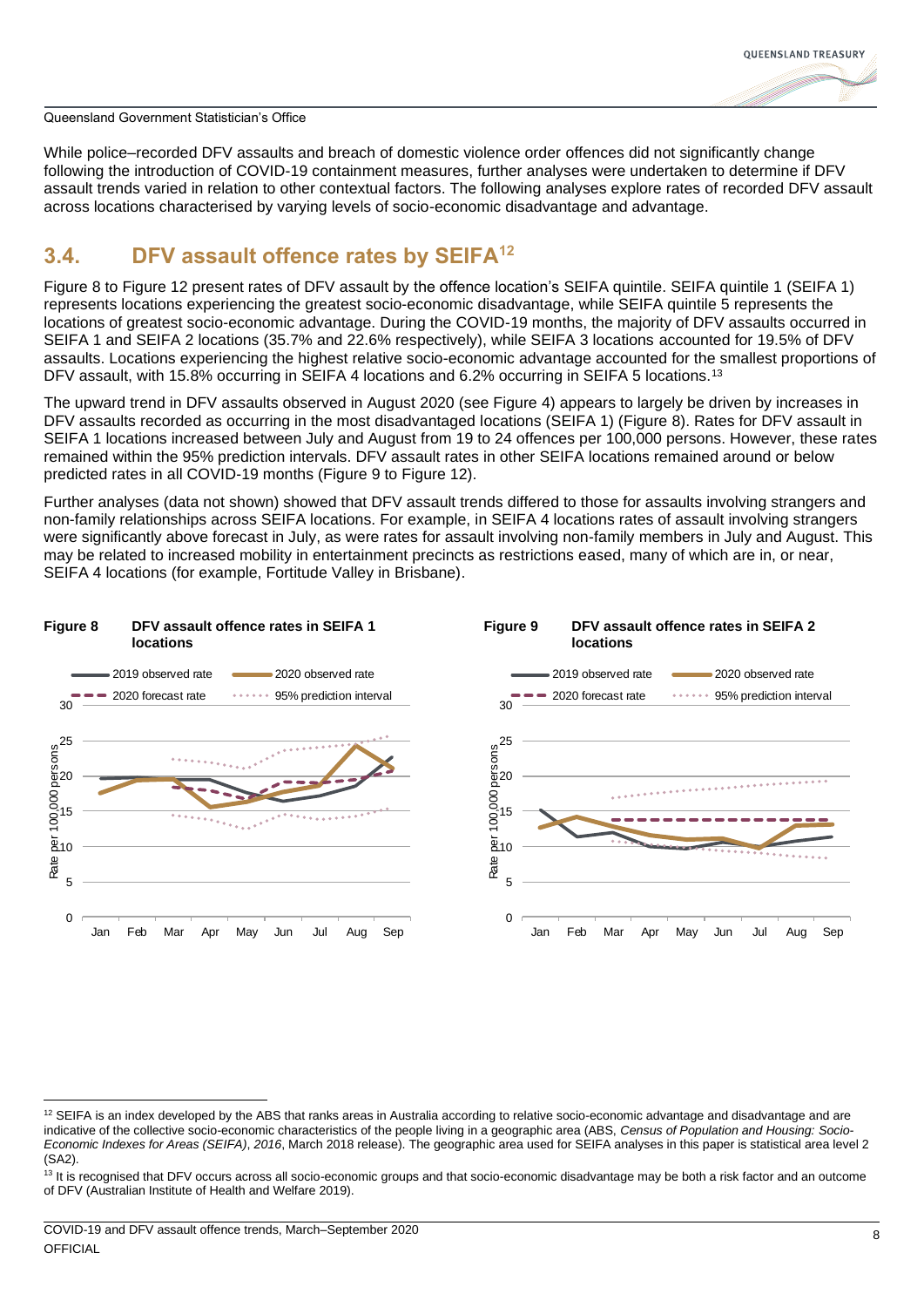<span id="page-12-1"></span>



<span id="page-12-3"></span>



# <span id="page-12-0"></span>**3.5. DFV assault severity**

[Figure 13](#page-13-1) and [Figure 14](#page-13-2) show the rates of DFV common assault and DFV assault causing bodily harm. Common assault is considered a less serious form of assault and includes striking or applying force to another, or threatening to do so, causing minor or no injury. Assault causing bodily harm is considered more serious and accounts for those assaults that result in injuries that interfere with a victim's health or comfort (e.g. needing hospital treatment or time off work) (Queensland Government 2018). In the COVID-19 months, observed DFV common assault offences accounted for 42.7% of all DFV assault offences, while DFV assault causing bodily harm accounted for 53.8%.<sup>14</sup>

Observed rates of DFV common assault and DFV assault causing bodily harm were within 95% prediction intervals for all COVID-19 months. While both types of assault saw initial decreases between March and April 2020, which were similar to 2019 and expected trends, observed rates of DFV assault causing bodily harm increased in May and June 2020 while DFV common assaults remained lower. Rates for both DFV common assault and DFV assault causing bodily harm increased and peaked in August 2020 at 5 and 7 offences per 100,000 persons respectively. These data suggest that recorded rates of more severe forms of DFV assault did not significantly increase during the COVID-19 months, however

<span id="page-12-2"></span>

<sup>&</sup>lt;sup>14</sup> Other types of assault (including assault occasioning grievous bodily harm, torture and wounding) could not be reliably forecast due to small offence counts.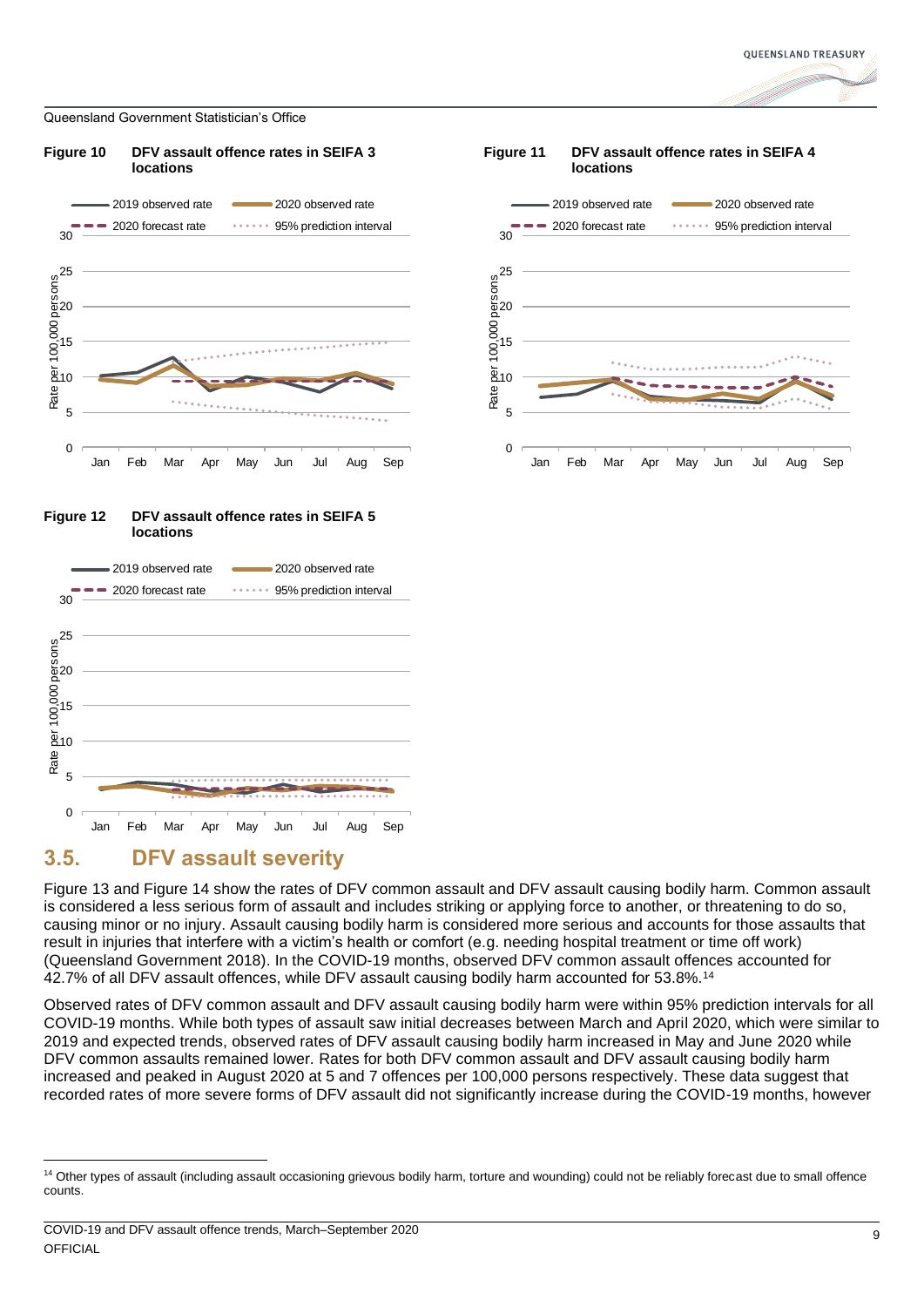<span id="page-13-2"></span>

there is some indication that recorded rates of DFV assault causing bodily harm increased in some months while DFV common assault did not.

Additional analyses (data not shown) indicated that the initial decrease in assaults involving strangers and non-family members (see [Figure 5](#page-9-2) and [Figure](#page-10-0) 6) was driven by significant declines in assaults causing bodily harm. Subsequent growth occurring in July and August was underpinned by increases in both common assault and assault causing bodily harm.

<span id="page-13-1"></span>

# <span id="page-13-0"></span>4.0 Conclusion

The research presented in this paper did not find any statistically significant differences in DFV assault recorded by police in Queensland during COVID-19 months when seasonal and historical trends were taken into account.<sup>15</sup> However, analyses of police administrative data provide one indicator of DFV trends, and other research has found evidence to suggest increases in the prevalence and severity of DFV in relation to the COVID-19 pandemic (Boxall, Morgan and Brown 2020; Carrington et al. 2020; Pfitzner et al. 2020). Further research is required to understand if differences in research findings can be explained by changes in a) reporting practices, b) the profile of people experiencing DFV and/or c) the type of DFV offences being committed in the COVID-19 context. Ongoing monitoring of DFV using various sources of data will be important to understanding and responding to DFV as recovery from the COVID-19 pandemic continues.

COVID-19 containment measures appear to have impacted non–DFV related assaults. That is, decreases in assaults involving strangers or non-family members coincided with decreases in social mobility. Ongoing monitoring of these types of offences will provide further insight into the impact of COVID-19 on crime trends.

<sup>&</sup>lt;sup>15</sup> Slight increases in the DFV assault rate were observed in June, July and August 2020, but these did not exceed 95% prediction intervals of forecasts.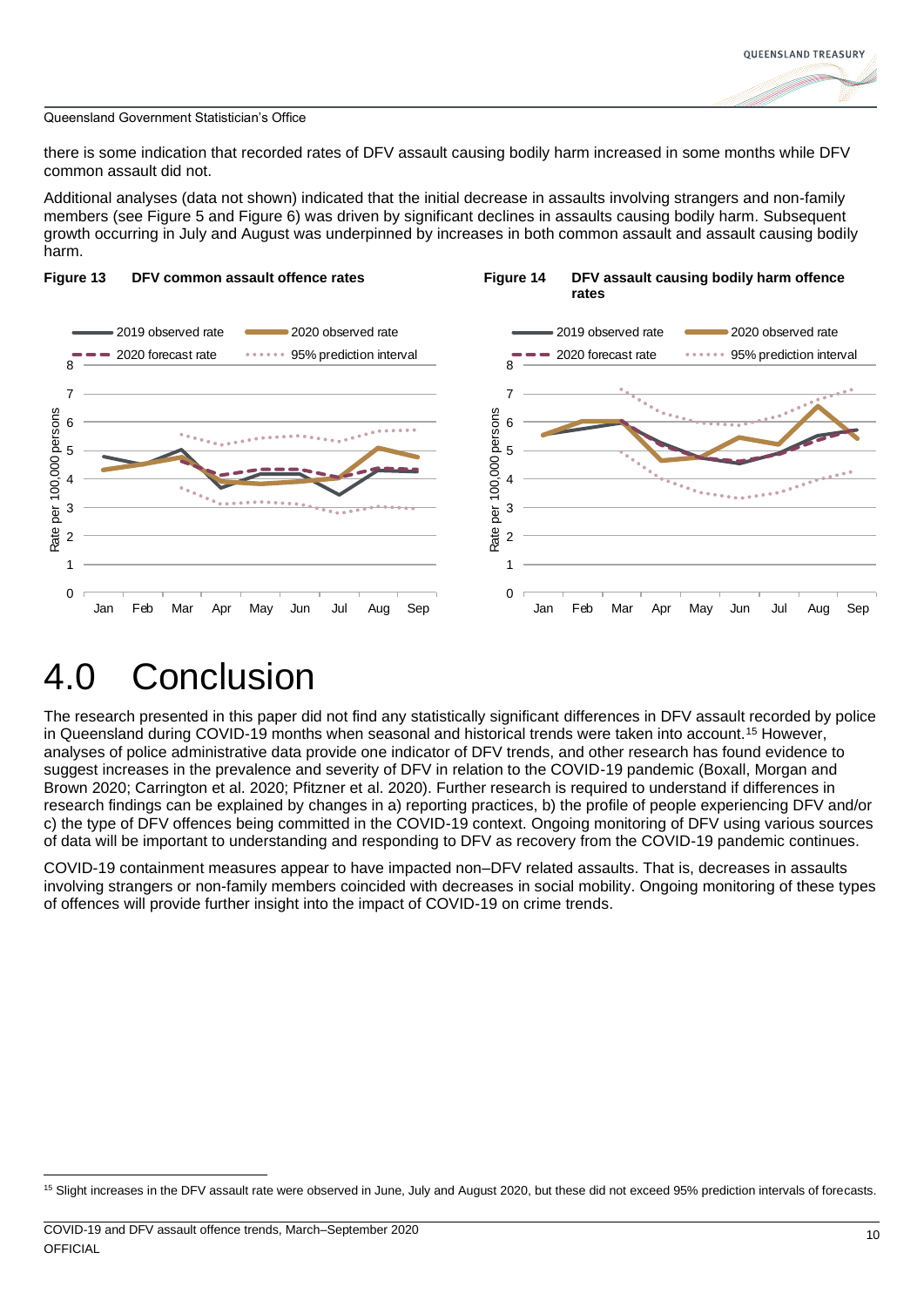**OUEENSLAND TREASURY** 

Queensland Government Statistician's Office

# <span id="page-14-0"></span>5.0 References

Arenas-Arroyo, E, Fernandez-Kranz, D and Nollenberger, N 2020, *Can't Leave You Now! Intimate Partner Violence under Forced Coexistence and Economic Uncertainty*, IZA Institute of Labor Economics, Bonn, [<http://ftp.iza.org/dp13570.pdf>](http://ftp.iza.org/dp13570.pdf).

Australian Bureau of Statistics 2020a, *Measuring the impacts of COVID-19, Mar-May 2020*, [<https://www.abs.gov.au/articles/measuring-impacts-covid-19-mar-may-2020>](https://www.abs.gov.au/articles/measuring-impacts-covid-19-mar-may-2020).

Australian Bureau of Statistics 2020b, *COVID-19*, ABS, viewed 18 November 2020, [<https://www.abs.gov.au/covid-19>](https://www.abs.gov.au/covid-19).

Australian Bureau of Statistics 2020c, *Recorded crime - Victims, Australia methodology*, [<https://www.abs.gov.au/methodologies/recorded-crime-victims-australia-methodology/2019>](https://www.abs.gov.au/methodologies/recorded-crime-victims-australia-methodology/2019).

Australian Institute of Health and Welfare 2020, *Impacts of COVID-19 on alcohol and other drug use*, Australian Institute of Health and Welfare, viewed 22 October 2020, [<https://www.aihw.gov.au/reports/alcohol/alcohol-tobacco-other-drugs](https://www.aihw.gov.au/reports/alcohol/alcohol-tobacco-other-drugs-australia/contents/impacts/impact-of-covid-19-on-alcohol-and-other-drug-use)[australia/contents/impacts/impact-of-covid-19-on-alcohol-and-other-drug-use>](https://www.aihw.gov.au/reports/alcohol/alcohol-tobacco-other-drugs-australia/contents/impacts/impact-of-covid-19-on-alcohol-and-other-drug-use).

Australian Institute of Health and Welfare 2019, *Family, domestic and sexual violence in Australia: Continuing the national story*, Australian Institute of Health and Welfare, Canberra, [<https://www.aihw.gov.au/reports/domestic-violence/family](https://www.aihw.gov.au/reports/domestic-violence/family-domestic-sexual-violence-australia-2019/contents/table-of-contents)[domestic-sexual-violence-australia-2019/contents/table-of-contents>](https://www.aihw.gov.au/reports/domestic-violence/family-domestic-sexual-violence-australia-2019/contents/table-of-contents).

Biddle, N, Edwards, B, Gray, M and Sollis, K 2020a, *Hardship, distress, and resilience: The initial impacts of COVID-19 in Australia*, Australian National University, Centre for Social Research and Methods, Canberra, [<https://csrm.cass.anu.edu.au/news/hardship-distress-and-resilience-initial-impacts-covid-19-australia>](https://csrm.cass.anu.edu.au/news/hardship-distress-and-resilience-initial-impacts-covid-19-australia).

Biddle, N, Edwards, B, Gray, M and Sollis, K 2020b, *Alcohol consumption during the COVID-19 period: May 2020*, Australian National University, Centre for Social Research and Methods, Canberra, [<https://csrm.cass.anu.edu.au/sites/default/files/docs/2020/6/Alcohol\\_consumption\\_during\\_the\\_COVID-19\\_period.pdf>](https://csrm.cass.anu.edu.au/sites/default/files/docs/2020/6/Alcohol_consumption_during_the_COVID-19_period.pdf).

Biddle, N and Gray, M 2020, *Service usage and service gaps during the COVID-19 pandemic*, Australian National University, Centre for Social Research and Methods, Canberra, [<https://csrm.cass.anu.edu.au/sites/default/files/docs/2020/6/Service\\_usage\\_during\\_COVID-19.pdf>](https://csrm.cass.anu.edu.au/sites/default/files/docs/2020/6/Service_usage_during_COVID-19.pdf).

Boxall, H, Morgan, A and Brown, R 2020, *The prevalence of domestic violence among women during the COVID-19 pandemic*, Statistical Bulletin No. 28, Canberra: Australian Institute of Criminology, [<https://www.aic.gov.au/publications/sb/sb28>](https://www.aic.gov.au/publications/sb/sb28).

Campedelli, GM, Favarin, S, Aziani, A and Piquero, AR 2020, 'Disentangling community-level changes in crime trends during the COVID-19 pandemic in Chicago', *Crime Science*, vol. 9, no. 1, pp. 1-18.

Carrington, K, Morley, C, Warren, S, Harris, B, Vitis, L, Ball, M, Clarke, J and Ryan, V 2020, *The Impact of COVID-19 on Domestic and Family Violence Services, Australia*, Queensland University of Technology, Centre for Justice, Brisbane, [<https://research.qut.edu.au/centre-for-justice/wp-content/uploads/sites/304/2020/11/Research-Report-Series-November-](https://research.qut.edu.au/centre-for-justice/wp-content/uploads/sites/304/2020/11/Research-Report-Series-November-2020-COVID.pdf)[2020-COVID.pdf>](https://research.qut.edu.au/centre-for-justice/wp-content/uploads/sites/304/2020/11/Research-Report-Series-November-2020-COVID.pdf).

Cohen, LE and Felson, M 1979, 'Social change and crime rate trends: A routine activity approach', *American Sociological Review*, vol. 44, no. 4, pp. 588-608.

Fitz-Gibbon, K and Meyer, S 2020, *Coronavirus: Fear of family violence spike as COVID-19 impact hits households*, Monash University, viewed 18 November 2020, [<https://lens.monash.edu/@politics](https://lens.monash.edu/@politics-society/2020/03/18/1379841/coronavirus-fear-of-family-violence-spike-as-covid-19-impact-hits-households)[society/2020/03/18/1379841/coronavirus-fear-of-family-violence-spike-as-covid-19-impact-hits-households>](https://lens.monash.edu/@politics-society/2020/03/18/1379841/coronavirus-fear-of-family-violence-spike-as-covid-19-impact-hits-households).

Foster, H, Boyle, C, Psomoulis, H, Nguyen, V, Sternberg, R and Mann, J 2020, *Continued Impacts of COVID-19 on Domestic and Family Violence*, Women's Safety NSW, Sydney, [<https://www.womenssafetynsw.org.au/wp](https://www.womenssafetynsw.org.au/wp-content/uploads/2020/09/Continued-impacts-of-COVID-19_WSNSW-1.pdf)[content/uploads/2020/09/Continued-impacts-of-COVID-19\\_WSNSW-1.pdf>](https://www.womenssafetynsw.org.au/wp-content/uploads/2020/09/Continued-impacts-of-COVID-19_WSNSW-1.pdf).

Freeman, K 2020, *Has domestic violence increased in NSW in the wake of COVID-19 social distancing and isolation? Update to April 2020*, Bureau Brief No. 146, Sydney: NSW Bureau of Crime Statistics and Research, [<https://www.bocsar.nsw.gov.au/Pages/bocsar\\_publication/Pub\\_Summary/BB/Summary-DV-COVID-19-update-](https://www.bocsar.nsw.gov.au/Pages/bocsar_publication/Pub_Summary/BB/Summary-DV-COVID-19-update-BB146.aspx)[BB146.aspx>](https://www.bocsar.nsw.gov.au/Pages/bocsar_publication/Pub_Summary/BB/Summary-DV-COVID-19-update-BB146.aspx).

Freeman, K and Leung, F 2021, *Domestic violence in NSW in the wake of COVID-19: Update to December 2020*, Bureau Brief No. 154, Sydney: NSW Bureau of Crime Statistics and Research, [<Domestic violence in NSW in the wake of](https://www.bocsar.nsw.gov.au/Publications/BB/2021-Report-Domestic-Violence-COVID-update-Dec2020-BB154.pdf)  [COVID-19: Update to December 2020>](https://www.bocsar.nsw.gov.au/Publications/BB/2021-Report-Domestic-Violence-COVID-update-Dec2020-BB154.pdf).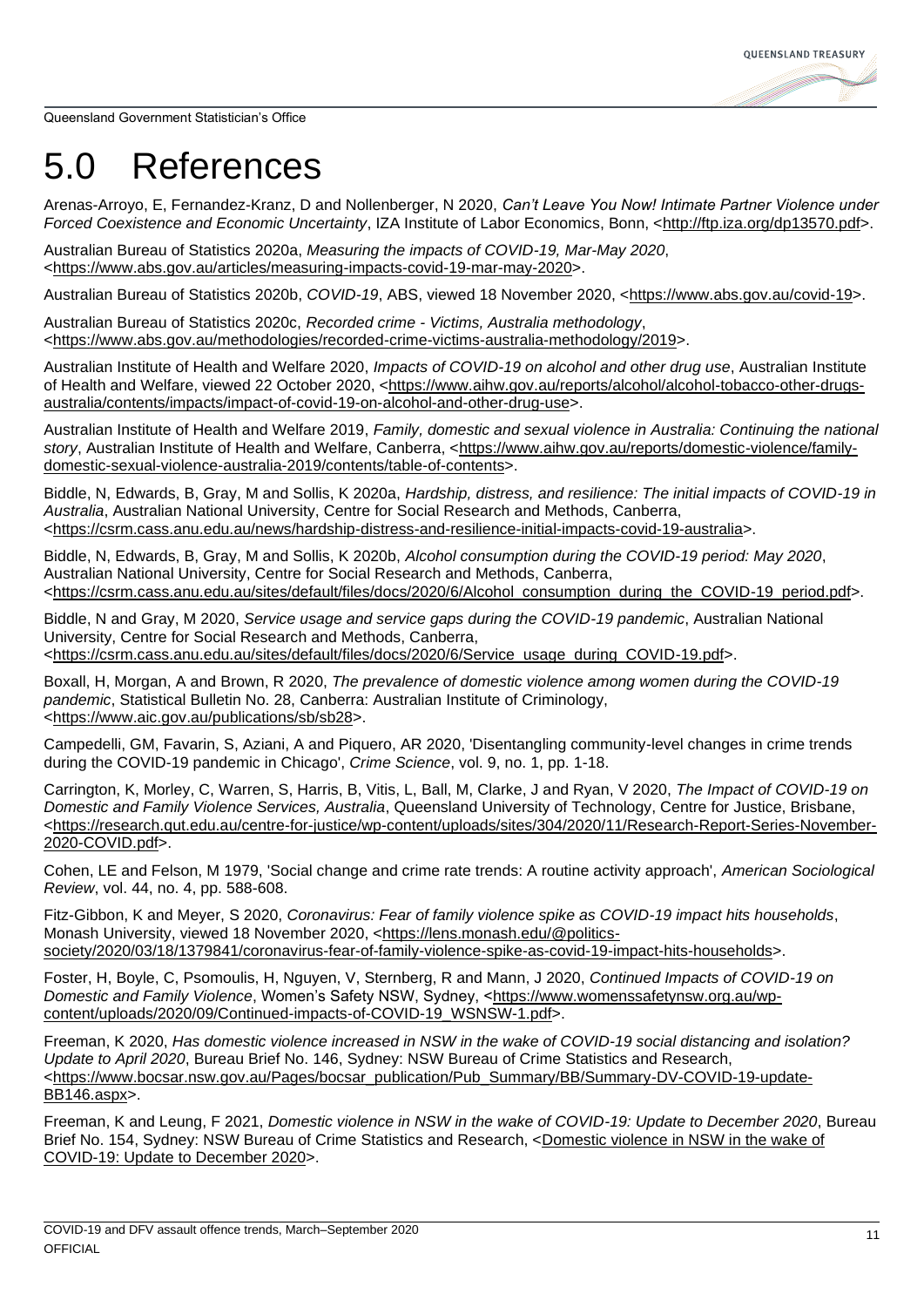

Google 2020, *COVID-19 Community Mobility Reports*, Google, viewed 28 October 2020, [<https://www.google.com/covid19/mobility/>](https://www.google.com/covid19/mobility/).

Halford, E, Dixon, A, Farrell, G, Malleson, N and Tilley, N 2020, 'Crime and coronavirus: Social distancing, lockdown, and the mobility elasticity of crime', *Open Access*.

Hodgkinson, T and Andresen, MA 2020, 'Show me a man or a woman alone and I'll show you a saint: Changes in the frequency of criminal incidents during the COVID-19 pandemic', *Journal of Criminal Justice*, vol. 69, pp. 1-13.

Hollis-Peel, ME, Reynald, DM, van Bavel, M, Elffers, H and Welsh, BC 2011, 'Guardianship for crime prevention: A critical review of the literature', *Crime, Law and Social Change*, vol. 56, no. 1, pp. 53-70.

Melbourne Institute 2020, *Taking the pulse of the nation: Melbourne Institute's survey of the impact of COVID-19 in Australia*, University of Melbourne, Melbourne Institute, Melbourne, [<https://melbourneinstitute.unimelb.edu.au/\\_\\_data/assets/pdf\\_file/0005/3554915/Taking-the-Pulse-of-the-Nation-16-20-](https://melbourneinstitute.unimelb.edu.au/__data/assets/pdf_file/0005/3554915/Taking-the-Pulse-of-the-Nation-16-20-November.pdf) [November.pdf>](https://melbourneinstitute.unimelb.edu.au/__data/assets/pdf_file/0005/3554915/Taking-the-Pulse-of-the-Nation-16-20-November.pdf).

Meyer, S 2009, 'Understanding the Help-Seeking Decisions of Female Victims of Intimate Partner Violence', PhD thesis, Griffith University, [<https://research-](https://research-repository.griffith.edu.au/bitstream/handle/10072/365422/Meyer_2009_02Thesis.pdf?sequence=1)

[repository.griffith.edu.au/bitstream/handle/10072/365422/Meyer\\_2009\\_02Thesis.pdf?sequence=1>](https://research-repository.griffith.edu.au/bitstream/handle/10072/365422/Meyer_2009_02Thesis.pdf?sequence=1).

Morgan, A and Boxall, H 2020, *Social isolation, time spent at home, financial stress and domestic violence during the COVID-19 pandemic*, Trends and Issues in Crime and Criminal Justice No. 609, Canberra: Australian Institute of Criminology, [<https://www.aic.gov.au/sites/default/files/2020-10/ti609\\_social\\_isolation\\_DV\\_during\\_covid-](https://www.aic.gov.au/sites/default/files/2020-10/ti609_social_isolation_DV_during_covid-19_pandemic.pdf)[19\\_pandemic.pdf>](https://www.aic.gov.au/sites/default/files/2020-10/ti609_social_isolation_DV_during_covid-19_pandemic.pdf).

Payne, J, Morgan, A and Piquero, A 2020, 'COVID-19 and social distancing measures in Queensland, Australia, are associated with short-term decreases in recorded violent crime', *Journal of Experimental Criminology (2020)*.

Pfitzner, N, Fitz-Gibbon, K, Meyer, S and True, J 2020, *Responding to Queensland's 'shadow pandemic' during the period of COVID-19 restrictions: Practitioner views on the nature of and responses to violence against women*, Monash University, Monash Gender and Family Violence Prevention Centre, Melbourne,

[<https://bridges.monash.edu/articles/Responding\\_to\\_Queensland\\_s\\_shadow\\_pandemic\\_during\\_the\\_period\\_of\\_COVID-](https://bridges.monash.edu/articles/Responding_to_Queensland_s_shadow_pandemic_during_the_period_of_COVID-19_restrictions_practitioner_views_on_the_nature_of_and_responses_to_violence_against_women/12581393)19 restrictions practitioner views on the nature of and responses to violence against women/12581393>.

Queensland Government 2018, *Assault, sexual assault and stalking*, Queensland Government, viewed 28 October 2020, [<https://www.qld.gov.au/law/crime-and-police/types-of-crime/assault-sexual-assault-and-stalking>](https://www.qld.gov.au/law/crime-and-police/types-of-crime/assault-sexual-assault-and-stalking).

Queensland Government Statistician's Office 2021a, *COVID-19 impact on crime, March to June 2020*, Queensland Treasury, Brisbane.

Queensland Government Statistician's Office 2021b, *COVID-19 pandemic and illicit drug offence trends*, Queensland Treasury, Brisbane.

Queensland Government Statistician's Office 2021c, *Applications for domestic violence orders in Queensland*, *2008–09 to 2017–18*, Queensland Treasury, Brisbane.

Rmandic, S, Walker, S, Bright, S and Millsteed, M 2020, *Police-recorded crime trends in Victoria during the COVID-19 pandemic*, In Brief No. 10, Melbourne: Victorian Crime Statistics Agency, [<https://www.crimestatistics.vic.gov.au/research-and-evaluation/publications/police-recorded-crime-trends-in-victoria](https://www.crimestatistics.vic.gov.au/research-and-evaluation/publications/police-recorded-crime-trends-in-victoria-during-the-covid-19)[during-the-covid-19>](https://www.crimestatistics.vic.gov.au/research-and-evaluation/publications/police-recorded-crime-trends-in-victoria-during-the-covid-19).

Stickle, B and Felson, M 2020, 'Crime Rates in a Pandemic: the Largest Criminological Experiment in History', *American Journal of Criminal Justice*, vol. 45, pp. 1-13.

Voce, I and Boxall, H 2018, *Who reports domestic violence to police? A review of the evidence*, Trends and Issues in Crime and Criminal Justice No. 559, Canberra: Australian Institute of Criminology, [<https://www.aic.gov.au/publications/tandi/tandi559>](https://www.aic.gov.au/publications/tandi/tandi559).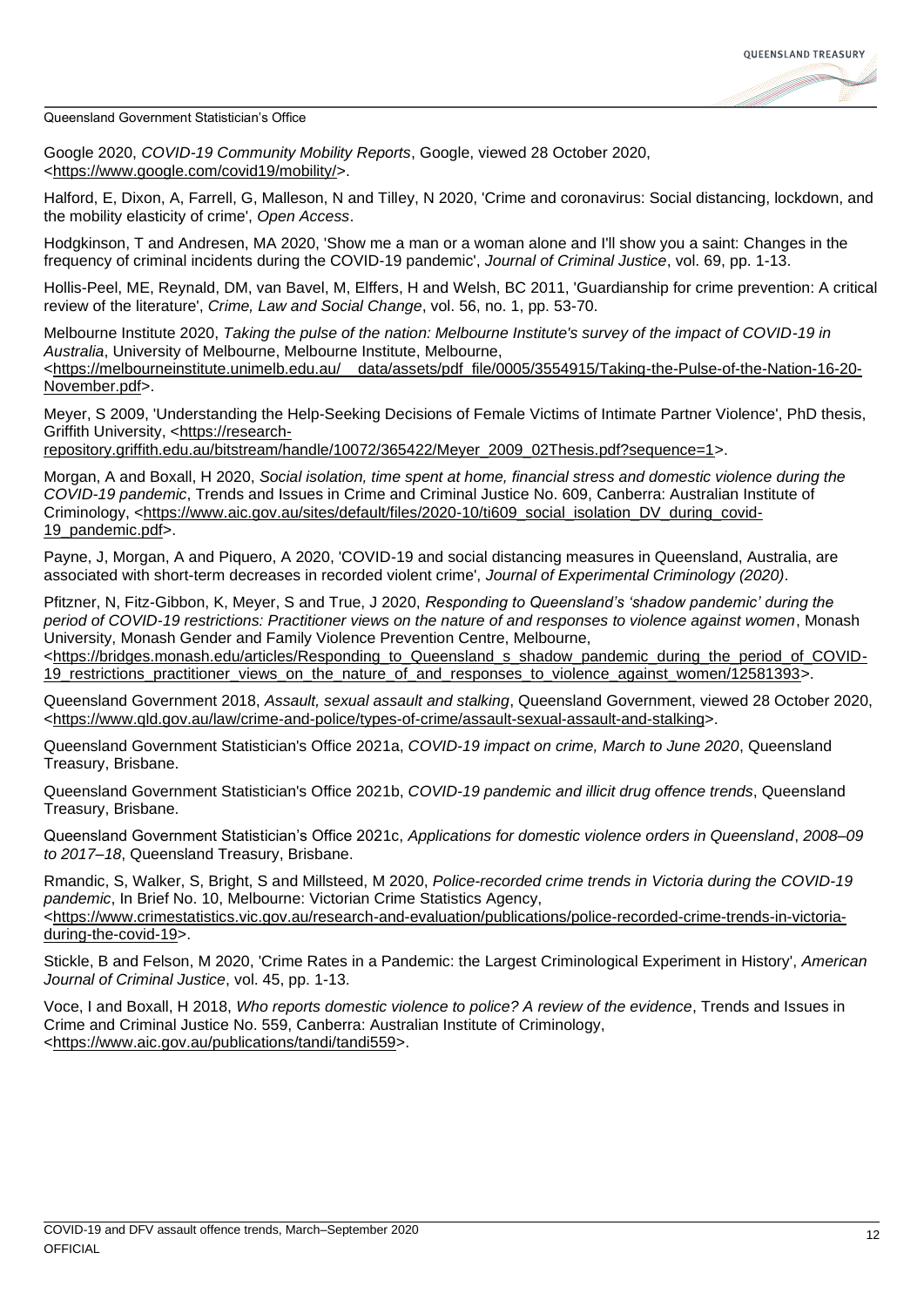# <span id="page-16-0"></span>Appendix – Research approach

Further information on the approach used by the research project is provided below. This includes information on the data used to address the project's key research questions, the operationalisation of key concepts, forecasting techniques and research limitations.

### **Data source**

Administrative data from the Queensland Police Service (QPS) form the basis of the quantitative analyses undertaken as part of the research project. These monthly data were derived from official crime reports recorded in the Queensland Police Records and Information Management Exchange (QPRIME). The data cover January 2015 to September 2020 and were current at the time of extraction on 9 November 2020. The dynamic nature of QPRIME means data are subject to change.

QPS offence classifications, Australian and New Zealand Standard Offence Classification (ANZSOC) schemes and the relationship between offender and victim recorded by police were used to categorise the offence groups examined by the research. The location (statistical area level 2 (SA2)) in which each offence occurred was assigned to a quintile group that represents the location's relative advantage/disadvantage using the Socio-Economic Indexes for Areas (SEIFA)<sup>16</sup>. Monthly counts of offences were converted to rates per 100,000 persons so that direct comparisons across time and location could be made.

### **Offence categories and counting rules**

*DFV assault* was conceptualised as assault offences (ANZSOC subdivision 021) involving intimate and family relationships, as these constitute a 'relevant relationship' according to the *Domestic and Family Violence Protection Act 2012 (Qld)*. Intimate and family relationships include ex-partners, relatives, parent, child, couple and spousal relationships. Information is also presented on *assault offences involving strangers* (ANZSOC subdivision 021) and *assault offences involving non-family relationships* (ANZSOC subdivision 021). Non-family relationships include acquaintances, friends and work colleagues. Informal care relationships also constitute a 'relevant relationship' as defined by legislation, however recorded DFV involving informal care relationships is not common.

More detailed examination of DFV assaults was enabled through the use of the Australian Standard Offence Classification (Queensland Extension) (QASOC) which enables more specific categorisation of assaults. <sup>17</sup> *DFV common assault* relates to common assault offences (QASOC 02131) involving intimate and family relationships, while *DFV assault causing body harm* relates to assault occasioning actual bodily harm (QASOC 02114) involving intimate and family relationships.

The counting rules used to generate offence counts are based on guidelines provided by the ABS to jurisdictional crime data custodians for national reporting purposes. For each incident where a victim is recorded, the most serious offence (MSO) for each relevant offence subdivision apparent within the incident is counted. By applying the MSO rule across the different offence subdivisions occurring within the incident, a single criminal incident may result in several offences being counted. For example, if a person is kidnapped and assaulted twice, one kidnapping offence and one assault offence is counted. For offences against the person, there is one exception to these counting rules:

• sexual offences—for each victim, the MSO per offence subdivision is counted on the basis of time and place.

The reference date used to generate monthly crime counts shown in this paper is the date the offence occurred. This ensures that only offences committed during the focus period, rather than historical offences, are included for analysis. Crime statistics developed by QGSO and other agencies generally use the date an offence was reported to (or became known by) police to generate offence trends, rather than the date the offence occurred.

<sup>&</sup>lt;sup>16</sup> SEIFA is an index developed by the ABS that ranks areas in Australia according to relative socio-economic advantage and disadvantage and are indicative of the collective socio-economic characteristics of the people living in a geographic area (ABS, *Socio-Economic Indexes for Areas (SEIFA)*, March 2018). The geographic area used for SEIFA analyses in this paper is statistical area level 2 (SA2).

<sup>&</sup>lt;sup>17</sup> QASOC [\(https://www.qgso.qld.gov.au/about-statistics/statistical-standards-classifications/australian-standard-offence-classification-queensland-extension\)](https://www.qgso.qld.gov.au/about-statistics/statistical-standards-classifications/australian-standard-offence-classification-queensland-extension) was developed for use by Queensland agencies when more detail is needed, and is an extension of ABS' *Australian and New Zealand Standard Offence Classification*.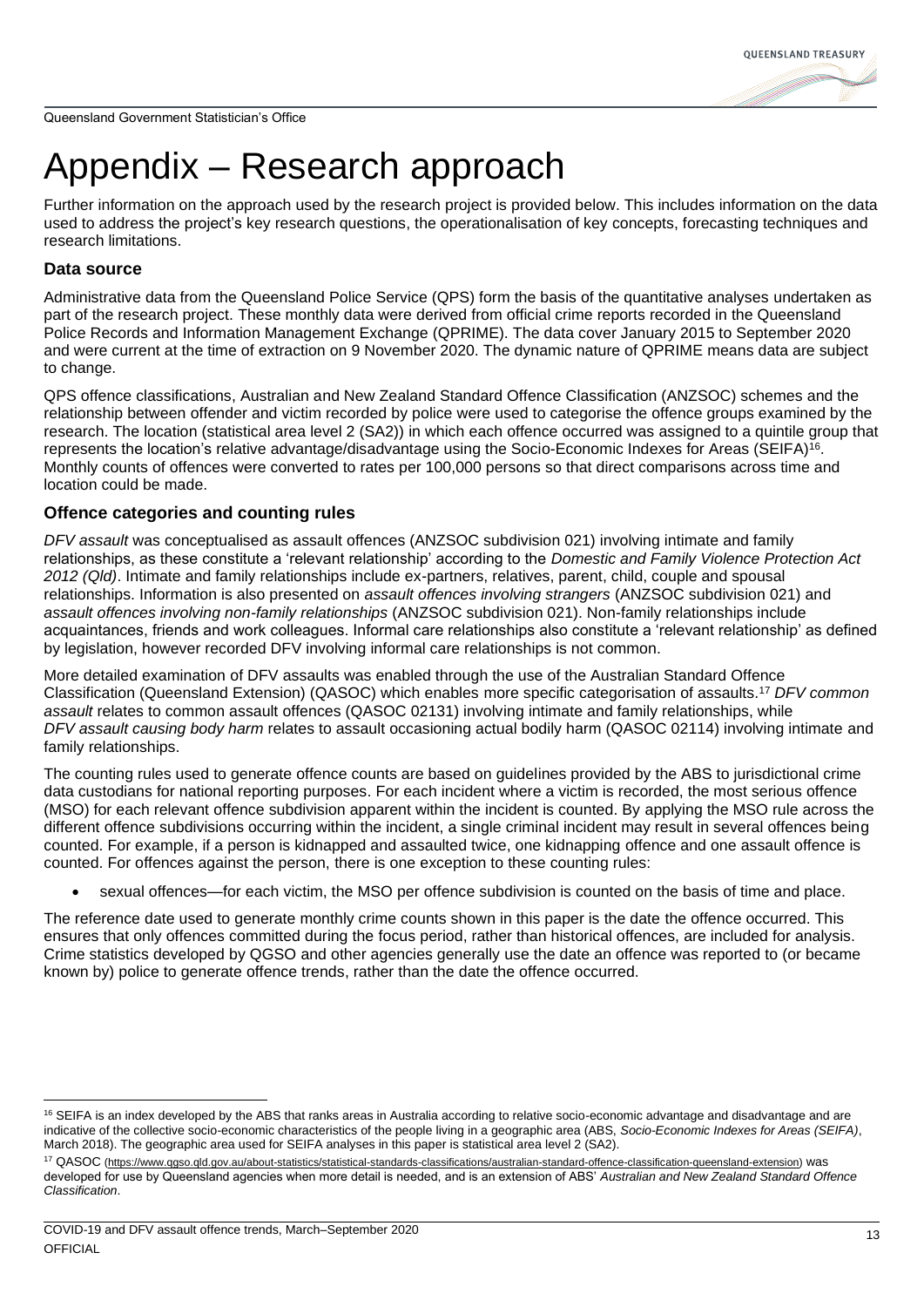### **Rate calculations**

To calculate offence rates, estimated resident population (ERP) figures from the ABS were obtained for Queensland<sup>18</sup> and for Queensland statistical areas level 2 (SA2).<sup>19 20</sup> SA2 regions were assigned to a quintile group that represents their relative advantage/disadvantage using SEIFA. There may be variability of SEIFA between SA1 regions located within a single SA2.<sup>21</sup>

### **Forecasting**

For each separate forecast model discussed in this report, three forecasting methods were constructed and compared to determine the best forecasting model to use<sup>22</sup>: an exponential smoothing state space (ETS) model, a non–seasonally adjusted auto–regressive integrated moving average (ARIMA) model, and a seasonally adjusted ARIMA model. Within each model type, the model specification and parameters were automatically selected based on the model with the lowest Akaike Information Criterion (AIC) value. The three resultant models were then compared and the most appropriate model chosen based on the best forecast accuracy (i.e. the model with the lowest level of error as measured by the mean absolute percentage error (MAPE).<sup>23</sup> Monthly data from January 2015 to June 2019 were used to train the model, with monthly data from July 2019 to February 2020 used to test the model.

Once the best model was selected, offence rates were forecast from March to September 2020, based on monthly data from January 2015 to February 2020.<sup>24</sup> As noted previously, COVID-19 containment measures were introduced in the latter half of March 2020, with substantial changes in community mobility in Queensland starting in that month as well. It was therefore decided that March 2020 should be included in forecasting, rather than used as an observed value from which to forecast.

### **Limitations**

Limitations which should be considered in the interpretation of research findings include:

- The data used for analyses relate to recorded offences (those reported to or detected by police) and do not provide an accurate and true measure of all offending within Queensland. This is because not all offending is reported to, or detected by, police. Other publications may refer to recorded offences as reported offences.
- In Queensland, when a domestic violence order is breached due to an assault incident, police generally record a breach of the order, but may not necessarily record the associated criminal offence (ABS 2020c). Further, if no domestic violence order is in place, and the person experiencing DFV does not wish to proceed with criminal charges, the police may issue a police protection notice (PPN) and create an incident record, without recording the alleged criminal offence (ABS 2020c). These practices will impact DFV assault offence counts and there may be variability in the recording of DFV-related offences across the state given the availability of police discretion.
- The offence date used for analyses in this report is the date an offence occurred, not the date an offence was reported to or detected by police. This means that the crime rates for the most recent months are subject to some undercounting as offences taking place in a particular month may not be reported in the same month. For example, an offence could occur in September, but not be reported to police until October. In this case, the offence would not be counted in September rates until October data are included in analyses.
- The use of forecasting based on historical trends relies on the strength of the relationship between past and future values. Where volatility or low counts exist in the data, forecasts can become less reliable and result in wider prediction intervals, making statistical inference difficult. It is also possible that any divergence from the forecast trends is due to other factors, unrelated to COVID-19 containment measures, that occurred at or around the same time as the pandemic.

<sup>18</sup> Population estimates for Queensland are sourced from ABS, *Australian Demographic Statistics, Australia*.

<sup>19</sup> There are 528 SA2s within Queensland. SA2s are one of the spatial units defined under the *Australian Statistical Geography Standard* (ASGS). The ASGS is a hierarchical geographical classification, defined by the ABS, which is used in the collection and dissemination of official statistics. The ASGS provides a common framework of statistical geography and thereby enables the production of statistics which are comparable and can be spatially integrated. SA2 population estimates for Queensland are sourced from ABS, *Regional Population Growth, Australia*.

<sup>&</sup>lt;sup>20</sup> The mid-point ERP of each calendar year was used to provide the most accurate estimate of rates. As ERPs for 2020 were not available at the time of publication, the population for this year was projected. This was done by calculating the absolute change in ERP between 2018 and 2019 and adding that value to the 2019 ERP to project the 2020 ERP.

<sup>&</sup>lt;sup>21</sup> Further information on SA1 and SA2 statistical regions is available on the ABS website at: <https://itt.abs.gov.au/itt/r.jsp?ABSMaps>.

 $22$  Separate forecasting was undertaken in relation to different offence types and spatial subgroups using offence rates.

<sup>&</sup>lt;sup>23</sup> The MAPE provides a measure of forecast error (the difference between an observed value and its forecast) and is therefore useful when evaluating the potential accuracy of a forecast. Model accuracy was assessed by testing how well the trained models (January 2015 to June 2019) performed when forecasting the remaining pre-COVID-19 test data (July 2019 to February 2020) and the model with the lowest error value was deemed to be the 'best' model.

<sup>&</sup>lt;sup>24</sup> Due to the large number of forecast models produced for analysis, the model specification and associated parameters will not be discussed